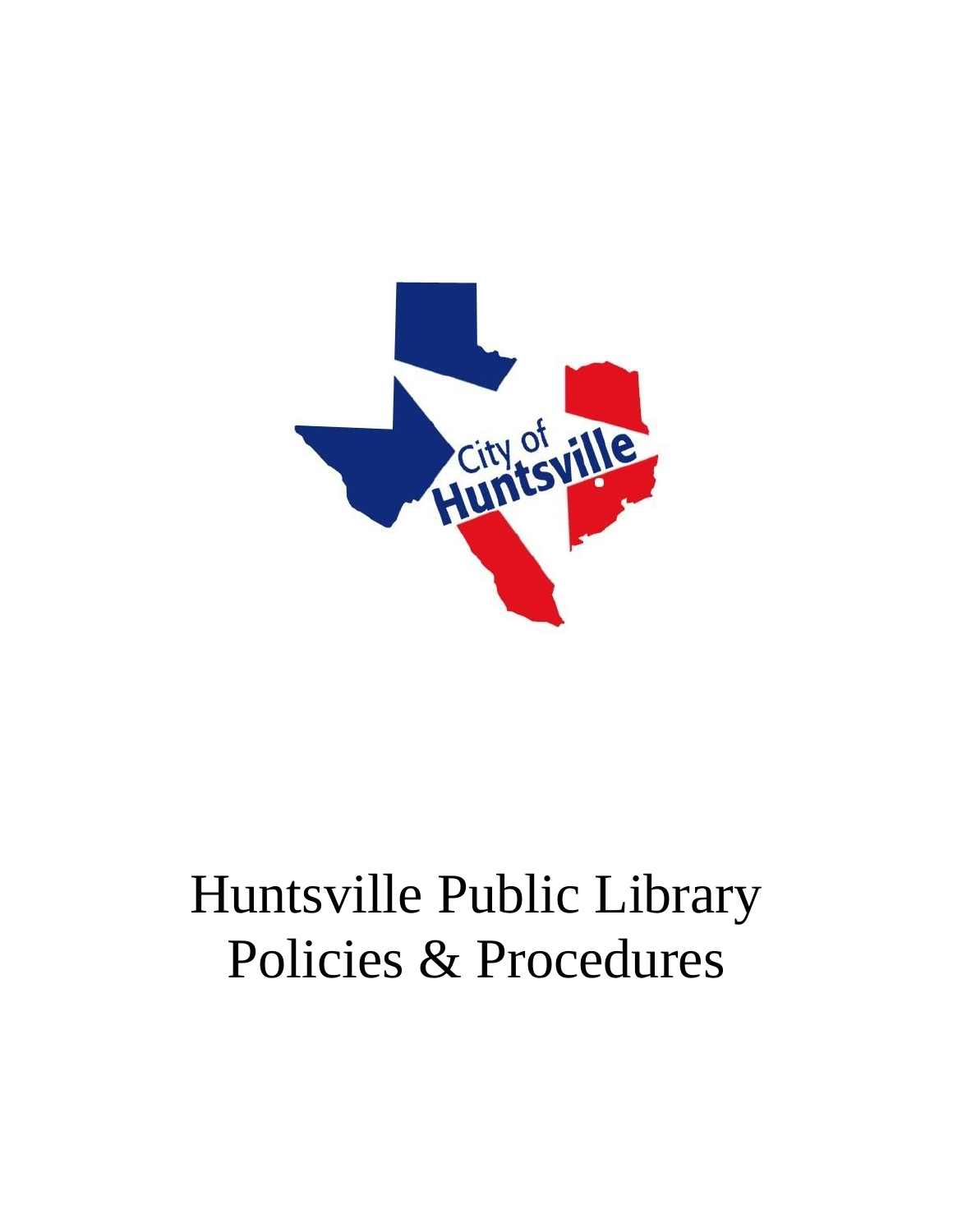| 1. |                 |  |  |
|----|-----------------|--|--|
|    |                 |  |  |
|    |                 |  |  |
|    |                 |  |  |
|    | A.              |  |  |
|    | <b>B.</b>       |  |  |
|    | $C_{\cdot}$     |  |  |
|    |                 |  |  |
|    |                 |  |  |
|    |                 |  |  |
|    | А.              |  |  |
|    | <b>B.</b>       |  |  |
|    | $\mathcal{C}$ . |  |  |
|    |                 |  |  |
|    |                 |  |  |
|    |                 |  |  |
| 2. |                 |  |  |
|    |                 |  |  |
|    |                 |  |  |
|    | A.              |  |  |
|    | <b>B.</b>       |  |  |
|    | $\mathbf{C}$ .  |  |  |
|    | D.              |  |  |
|    | Е.              |  |  |
|    | F.              |  |  |
|    | G.              |  |  |
|    | Н.              |  |  |
|    | I.              |  |  |
|    | J.              |  |  |
| 3. |                 |  |  |
|    |                 |  |  |
|    |                 |  |  |

# Huntsville Public Library Policies & Procedures **Table of Contents**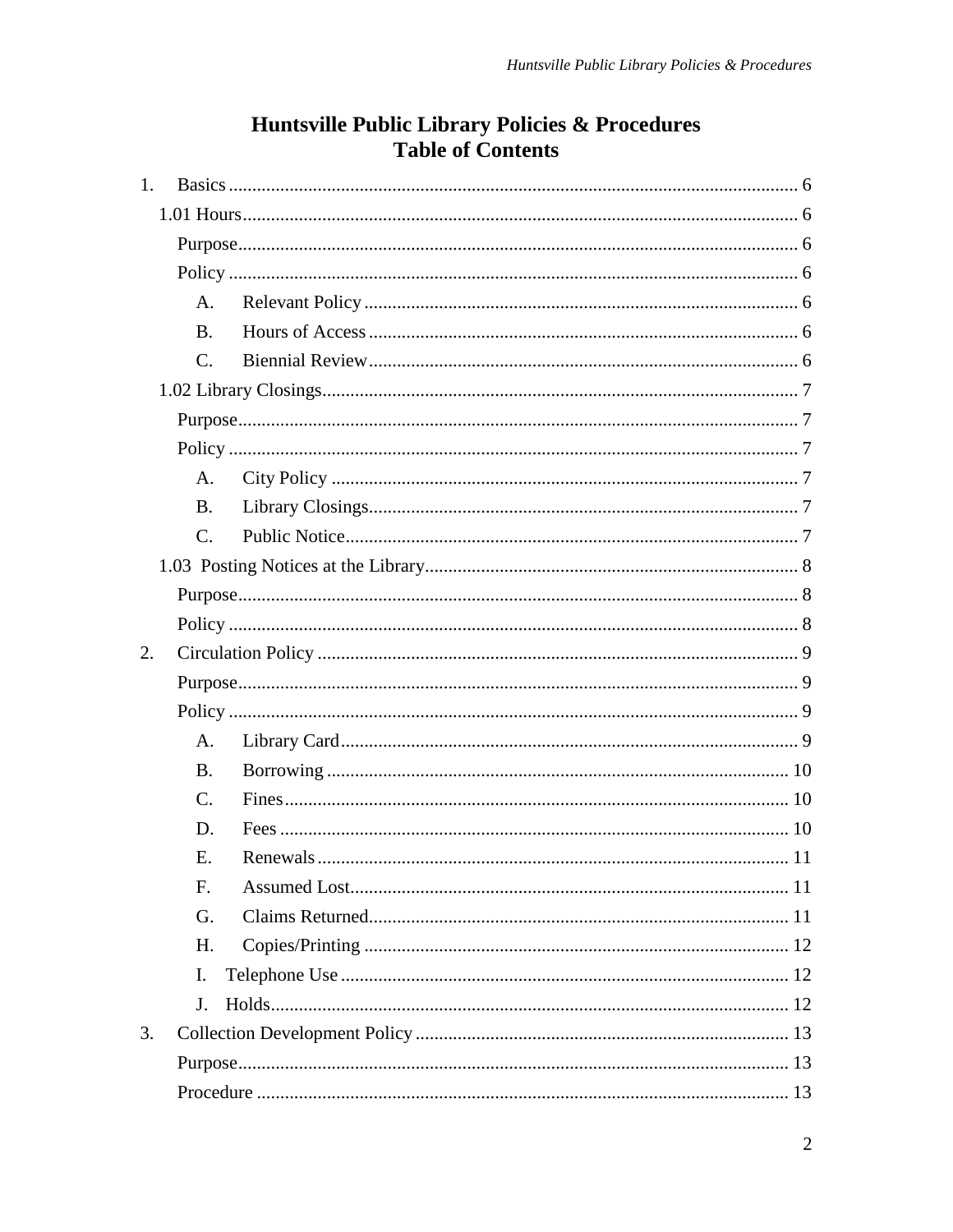|    | $\mathsf{A}$ . |  |
|----|----------------|--|
|    | <b>B.</b>      |  |
|    |                |  |
|    | $A_{\cdot}$    |  |
|    | <b>B.</b>      |  |
|    | $C_{\cdot}$    |  |
|    | D.             |  |
|    | E.             |  |
| 4. |                |  |
|    |                |  |
|    |                |  |
|    |                |  |
|    |                |  |
|    |                |  |
|    |                |  |
|    |                |  |
|    |                |  |
|    |                |  |
|    |                |  |
|    | $A_{\cdot}$    |  |
|    | <b>B.</b>      |  |
|    | $C_{\cdot}$    |  |
|    | D.             |  |
|    | Ε.             |  |
|    | F.             |  |
| 5. |                |  |
|    | 1.             |  |
|    | 2.             |  |
|    | 3.             |  |
| 6. |                |  |
|    |                |  |
|    | A.             |  |
|    | <b>B.</b>      |  |
|    | C.             |  |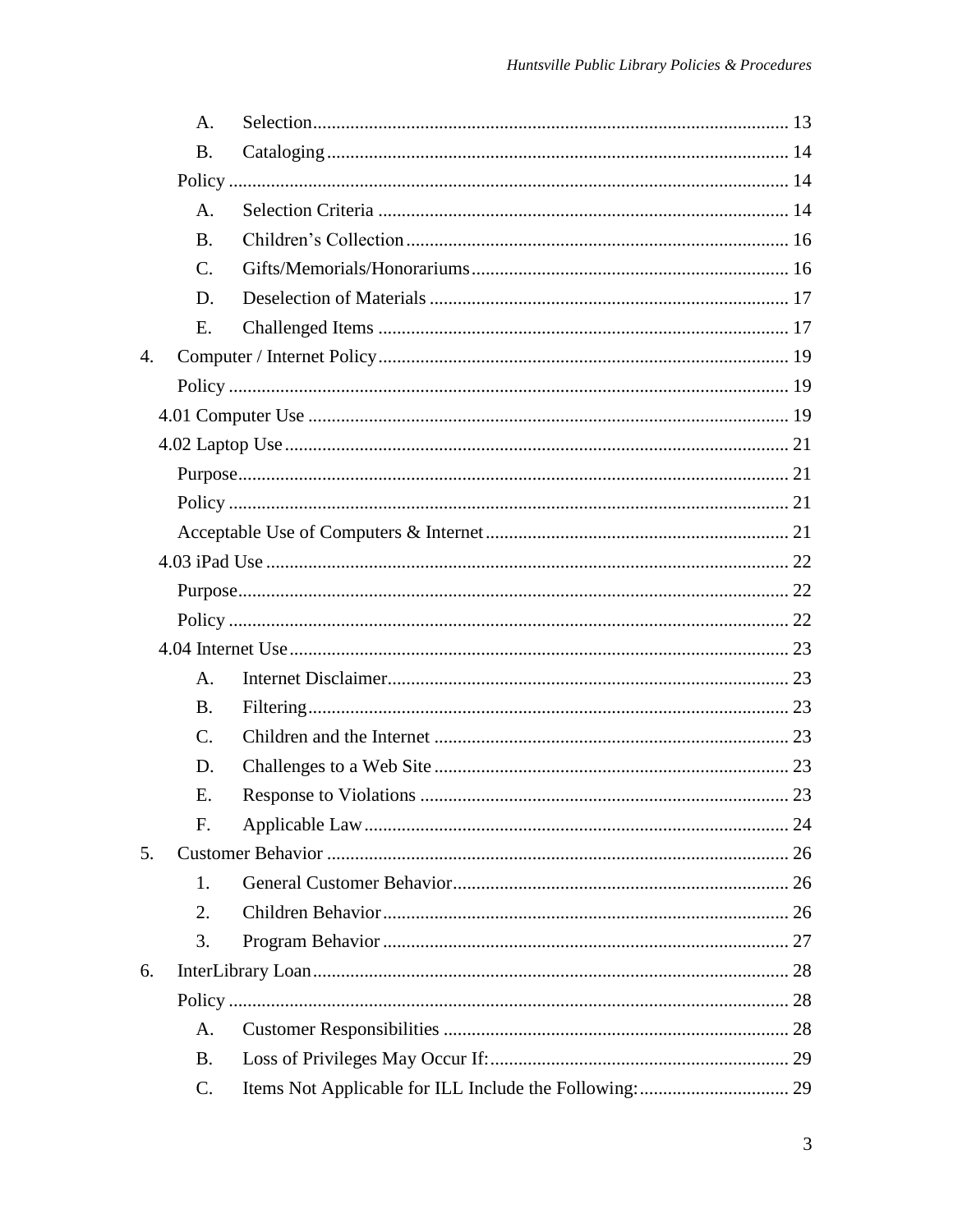| 7.  |                |  |
|-----|----------------|--|
|     |                |  |
|     | 7.01           |  |
|     | А.             |  |
|     | <b>B.</b>      |  |
|     |                |  |
|     | A.             |  |
|     | <b>B.</b>      |  |
|     |                |  |
|     | $\mathsf{A}$ . |  |
|     | <b>B.</b>      |  |
|     |                |  |
|     | A.             |  |
|     | <b>B.</b>      |  |
|     |                |  |
|     | A.             |  |
|     | <b>B.</b>      |  |
|     | $C_{\cdot}$    |  |
|     | D.             |  |
| 8.  |                |  |
|     |                |  |
|     |                |  |
|     | A.             |  |
|     | <b>B.</b>      |  |
|     | $C_{\cdot}$    |  |
| 9.  |                |  |
|     |                |  |
|     |                |  |
|     | $\mathsf{A}$ . |  |
|     | <b>B.</b>      |  |
|     | $C_{\cdot}$    |  |
| 10. |                |  |
|     |                |  |
|     |                |  |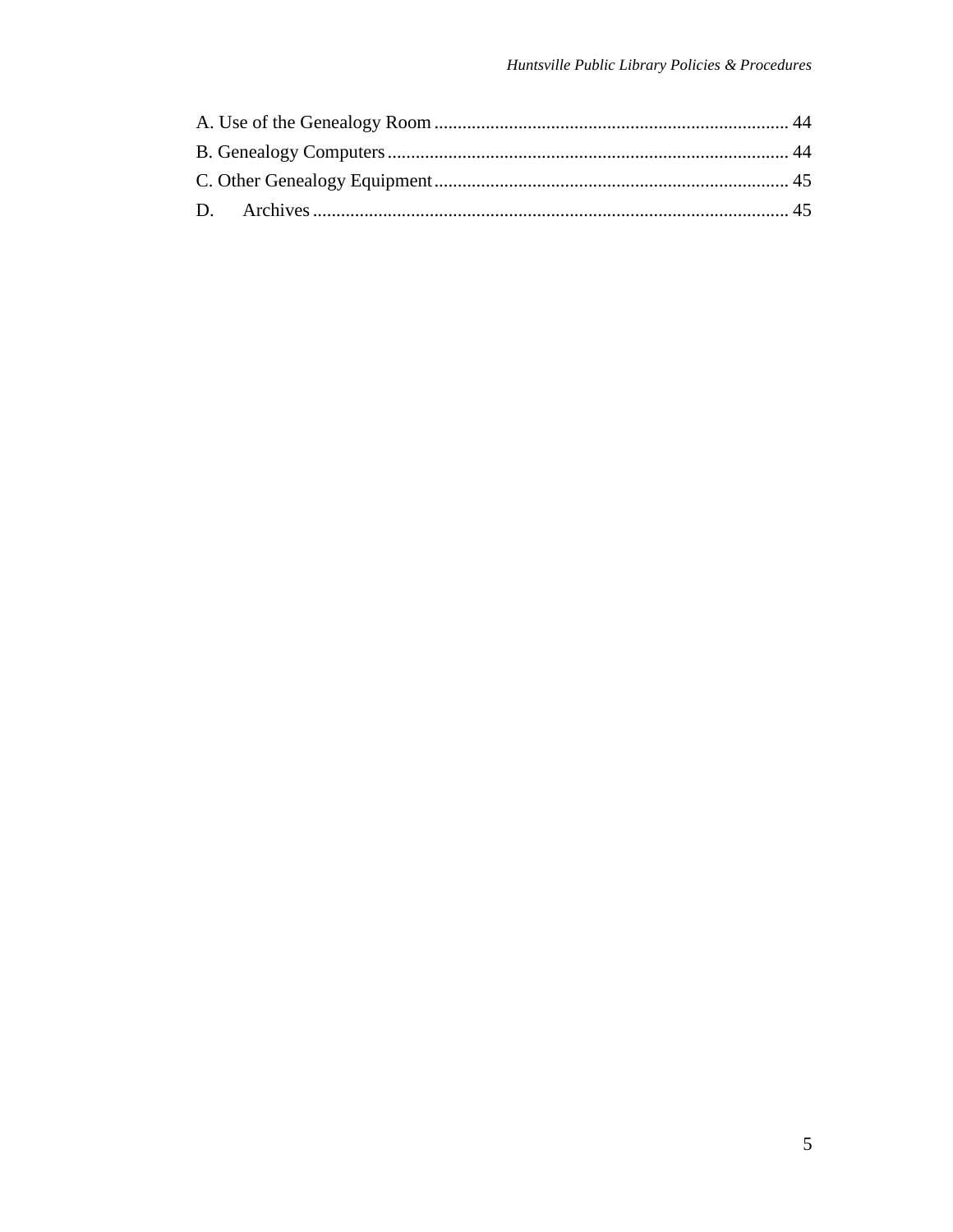# <span id="page-5-1"></span><span id="page-5-0"></span>**1. BASICS**

## **1.01 Hours**

Effective Date: 1-1-2008 Revision Date: 12/23/2013(hours)

## <span id="page-5-2"></span>**Purpose**

The purpose of this policy is to ensure compliance with State mandated requirements for minimum hours of customer access to the Library, to

# <span id="page-5-4"></span><span id="page-5-3"></span>**Policy**

- *A. Relevant Policy*
	- 1. Huntsville Public Library will meet or exceed the State's current requirements for hours of access as described in the *Criteria for Membership in the Texas State Library System*.
	- 2. The Library will meet or exceed the hours of access suggested in the *Texas Public Library Standards* "Comprehensive" column as long as quality customer service can be provided.
	- 3. The Library will follow the policy set forth in *The City of Huntsville Employee Policies and Procedures* manual section III, Hours of Work as long as they meet or exceed the criteria set forth in *Criteria for Membership in the Texas State Library System.*

## <span id="page-5-5"></span>*B. Hours of Access*

Current hours of access are:

| Monday    | 10:30 a.m. $-6:00$ p.m.   |
|-----------|---------------------------|
| Tuesday   | 10:30 a.m. $-6:00$ p.m.   |
| Wednesday | 10:30 a.m. $-6:00$ p.m.   |
| Thursday  | 10:30 a.m. $-7:00$ p.m.   |
| Friday    | 10:30 a.m. $-6:00$ p.m.   |
| Saturday  | $12:00$ noon $-4:00$ p.m. |

<span id="page-5-6"></span>*C. Biennial Review*

In order to provide the most appropriate hours of service, the City Librarian will conduct a random survey of the citizens of Huntsville biennially on years the City does not survey the community.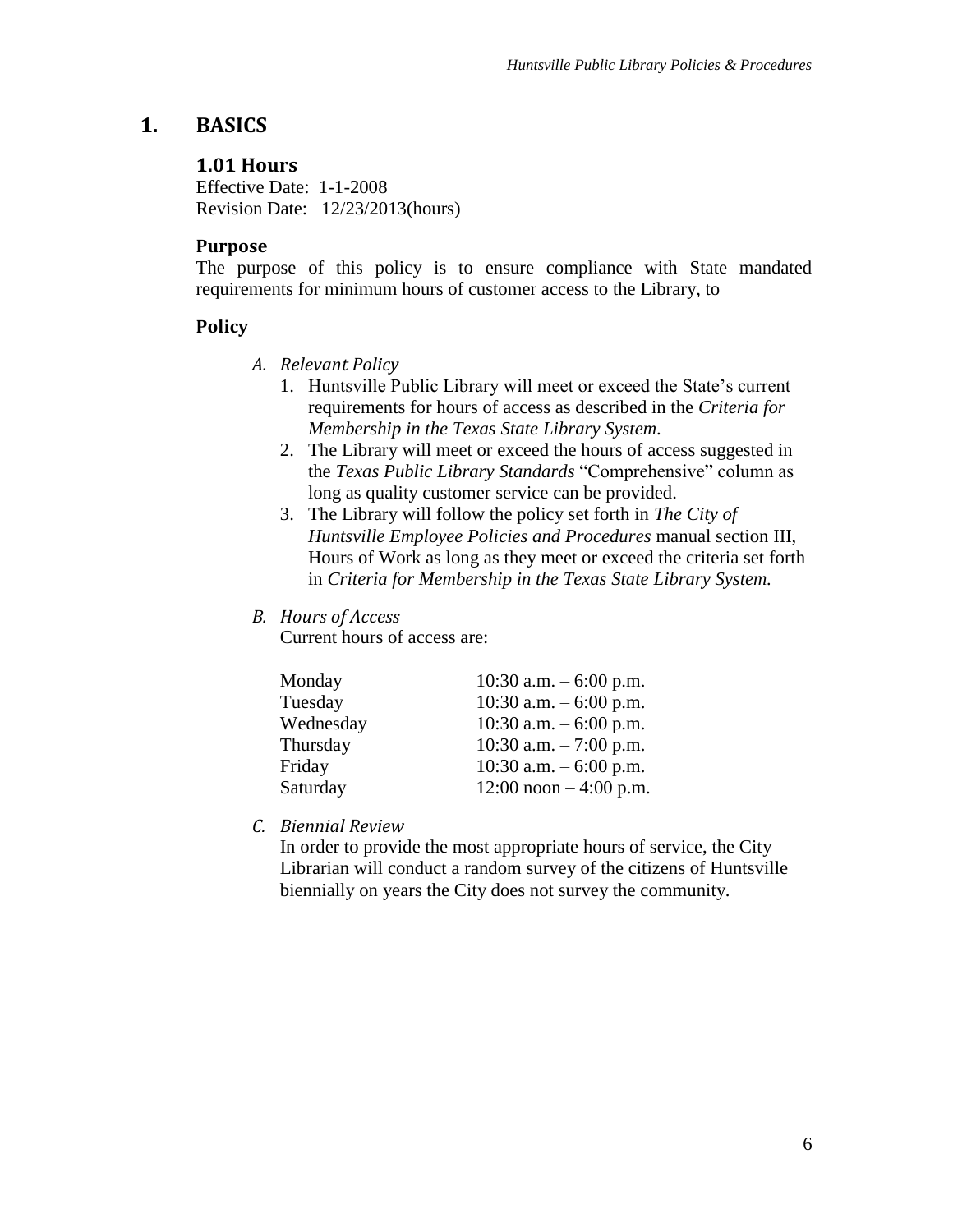## <span id="page-6-0"></span>**1.02 Library Closings**

Effective Date: 1-1-2008 Revision Date:

#### <span id="page-6-1"></span>**Purpose**

While *The City of Huntsville Employee Policies and Procedures* manual addresses the authorized holidays; however, it does not address the special circumstances the Library faces due to hours worked on weekends and after 5 p.m. This purpose of this policy is to bring consistency to the Library's holiday closings.

#### <span id="page-6-3"></span><span id="page-6-2"></span>**Policy**

- *A. City Policy*
	- 1. The Library will follow the policy set forth in *The City of Huntsville Employee Policies and Procedures* manual section 4.01 Paid Holidays. Holidays include: New Year's Day, Martin Luther King's Birthday, Good Friday, Memorial Day, Independence Day, Labor Day, Thanksgiving Day and the following Friday, Christmas day and an additional Christmas Holiday.
	- 2. The Library will follow any administrative directives regarding city-wide or Library only closings. This might include; but not be limited to, situations with inclement weather, biohazards, bomb threats, or national days of mourning.
	- 3. The City Librarian or staff person in charge has the discretion to close the library under emergency conditions applying only to the library.
- <span id="page-6-4"></span>*B. Library Closings*
	- 1. In addition to regular City holidays, the Library will be closed: Saturday following Good Friday Saturday before Memorial Day observance Saturday before Labor Day Saturday of Fair on the Square After 5 p.m. on the day before Thanksgiving After 5 p.m. on Christmas Eve After 5 p.m. on New Year's Eve
- <span id="page-6-5"></span>*C. Public Notice*
	- 1. Notice of any holiday closings will be posted two weeks and one day before the Library closes.
	- **2.** Notices will be posted prominently in the Library. The phone recording on extension 5472 will make note of the closing and public service announcements will be forwarded to local news outlets.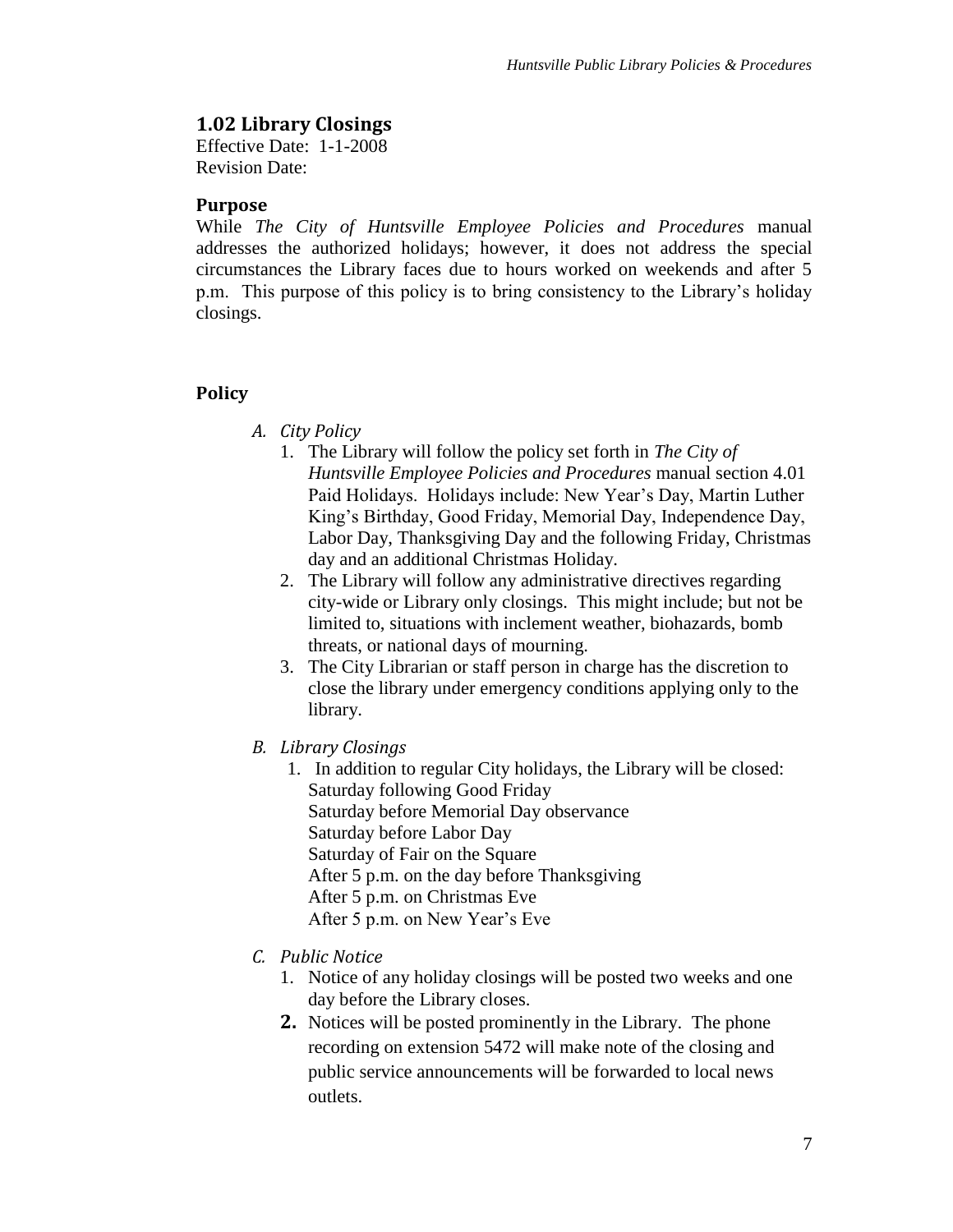# <span id="page-7-0"></span>**1.03 Posting Notices at the Library**

## <span id="page-7-1"></span>**Purpose**

At this time, Huntsville Public Library has limited space to post notices, flyers, and other non-library materials. Because of that, limits must be set to allow for consistency and fairness in what can be posted at the library.

# <span id="page-7-2"></span>**Policy**

It is understood that the Library is a place people come to find local information and that having community postings is a positive service. However, due to limited space, the Library will restrict the display and distribution of community notices. Departments of the City of Huntsville and organizations providing free programming may leave their flyers or other promotional information at the circulation desk and it will be posted on the doors or placed around the Library as space allows.

Event notices will be removed at the discretion of Library staff. No effort will be made to hold or to return these materials to the sponsoring organization.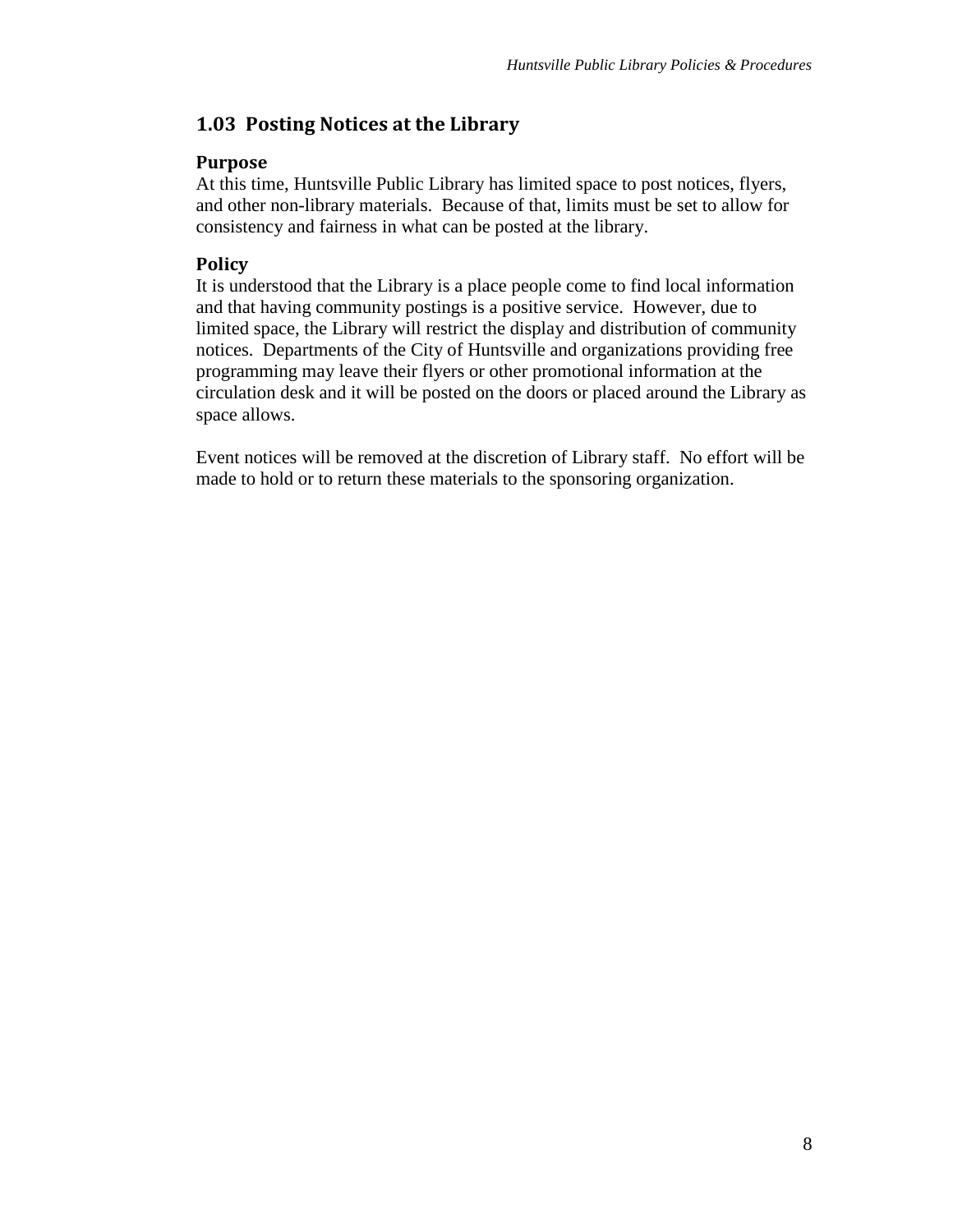# <span id="page-8-0"></span>**2. CIRCULATION POLICY**

Effective Date:

<span id="page-8-1"></span>Revision Date:

#### **Purpose**

The purpose of this policy is to provide consistent, unbiased service to all Library customers, to accommodate the needs of all customers whenever possible, and to provide guidance for Library staff.

## <span id="page-8-3"></span><span id="page-8-2"></span>**Policy**

- *A. Library Card*
	- 1. Library membership is free to all residents of Texas.
	- 2. Library cards are issued to customers 18 and older with a photo ID and current proof of permanent address. Current in this instance means a piece of mail dated within the last 30 days addressed to the applicant, a current insurance card, or a current voter registration card.
	- 3. Customers without a permanent Texas address, including those customers who live out of the state and those staying at SAAFE House or the Mission, will be given PC only library cards. These cards allow customers to use a computer for 2 hours a day.
	- 4. Library cards are issued to children between the ages of 3 and 17 with their parent's or guardian's signature. The parent must show a photo ID and current proof of permanent address.
	- 5. Emancipated minors may sign up for a card without parent or guardian signature by presenting proof of their emancipation, along with the required photo ID and current proof of address.
	- 6. Customers must present their library card to borrow materials; other forms of identification, such as photo ID, may not be used.
	- 7. It is the customer's responsibility to notify the Library of any changes in address or phone number as soon as the change is made. This allows the Library to notify the customer of any issues with their account – overdue notices, etc.
	- 8. Customers are responsible for all materials borrowed on their Library Card. If a card is lost, the customer must notify the Library immediately. Once notified, the account will be closed or suspended until a replacement card is obtained. The customer is responsible for all activity on the card until the library is notified.
	- 9. In special circumstances, use of the library card by someone other than the cardholder is acceptable with the permission of the cardholder and a photo ID from the borrower. Staff may verify permission by phone and note this permission in the customer's record. To revoke this authorization, the cardholder should contact the Library via email, phone, fax or in person.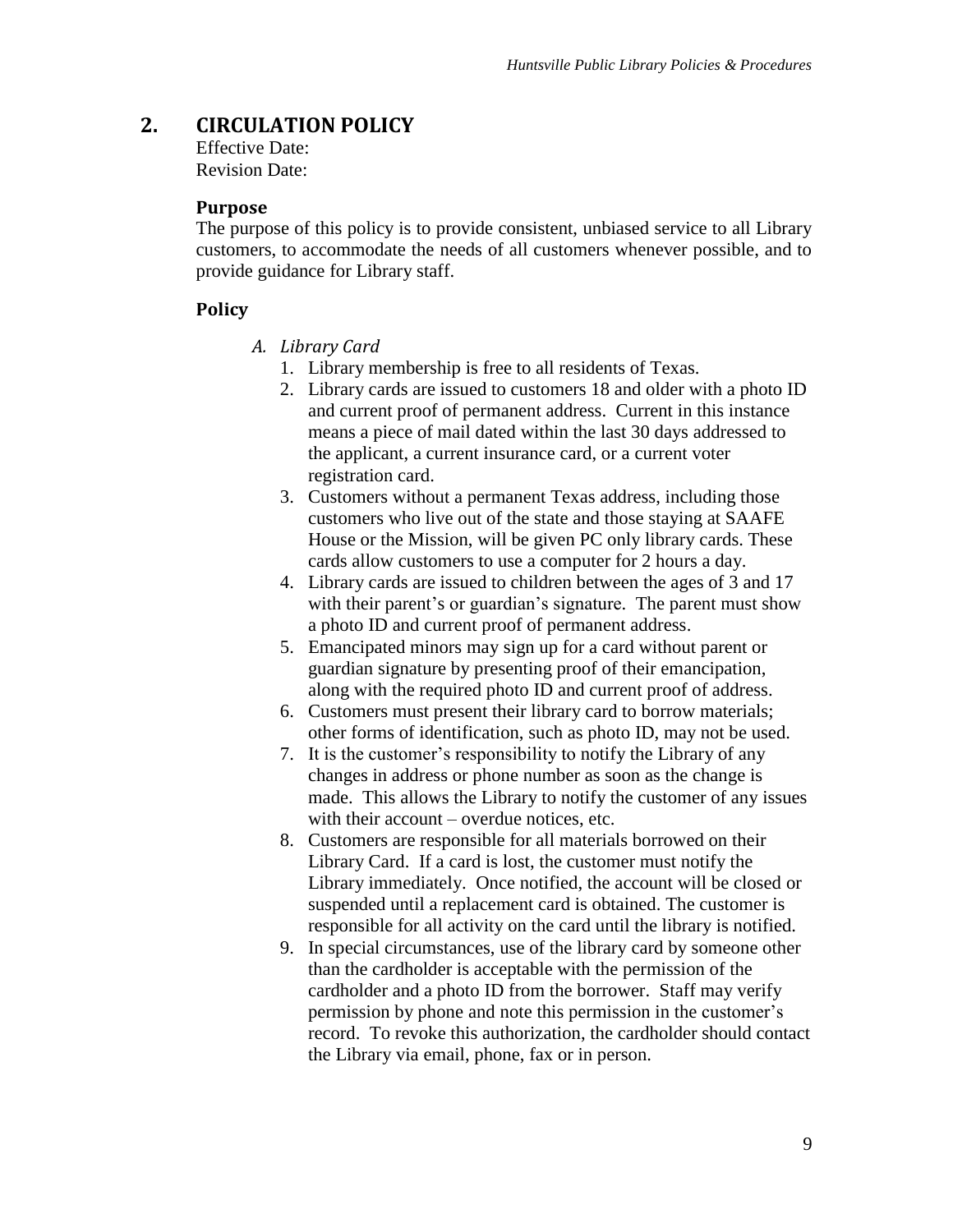- <span id="page-9-0"></span>*B. Borrowing*
	- 1. Library materials are lent to borrowers as follows:
		- a. Books, audiobooks 2 weeks
		- b. Videos and music CDs 1 week
	- 2. Reference materials typically do not circulate; however, the Librarian may make an exception if circumstances warrant.
	- 3. The Library reserves the right to limit the number of items that may be borrowed.
		- a. DVDs are limited to five (5) per household.
		- b. Audiobooks are limited to five (5) per person.
		- c. New cardholders are allowed to borrow five (5) items on their first visit. In this circumstance only, readalongs (book plus audiobook pair for children) may count as a single item.
		- **d.** Customers may borrow a total of 25 items.
- <span id="page-9-1"></span>*C. Fines*
	- 1. Fines for overdue materials are assessed by format:
		- a. Books, magazines, and music CDs \$.10 / day
		- b. Audiobooks and Videos  $$1 / day$
		- c. Interlibrary Loans (ILLs) \$1/day
	- 2. The maximum fine for any item is \$10 with the exception of ILLs.
	- 3. Customers with fines will not be allowed to borrow Library materials until the fine is cleared. The items may be renewed even if they are overdue, but the fines must be paid if the customer wishes to check out any additional items.
	- 4. Customers living in the same household will be grouped together as a family unit for the purposes of fines and fees. A customer within a family unit may not check out items if another customer within the same family unit has fines on his or her account, even if the first customer's account is clear of fines.
	- 5. Customers with fines may not use any other customer's library card to check out items, even with the permission of the cardholder, until the fines are paid.
	- 6. Staff may forgive a fine under extenuating circumstances.
- <span id="page-9-2"></span>*D. Fees*
	- 1. Fees are assessed as follows:
		- a. Replacement Library Cards \$1/card
		- b. Copies/Printouts \$.15/page
		- c. Lost materials \$10 processing fee plus the current cost of replacement or the price paid by the library, whichever is higher.
			- i. Fines on lost materials will be waived.
			- ii. No refunds will be given for returned items that have already been paid for.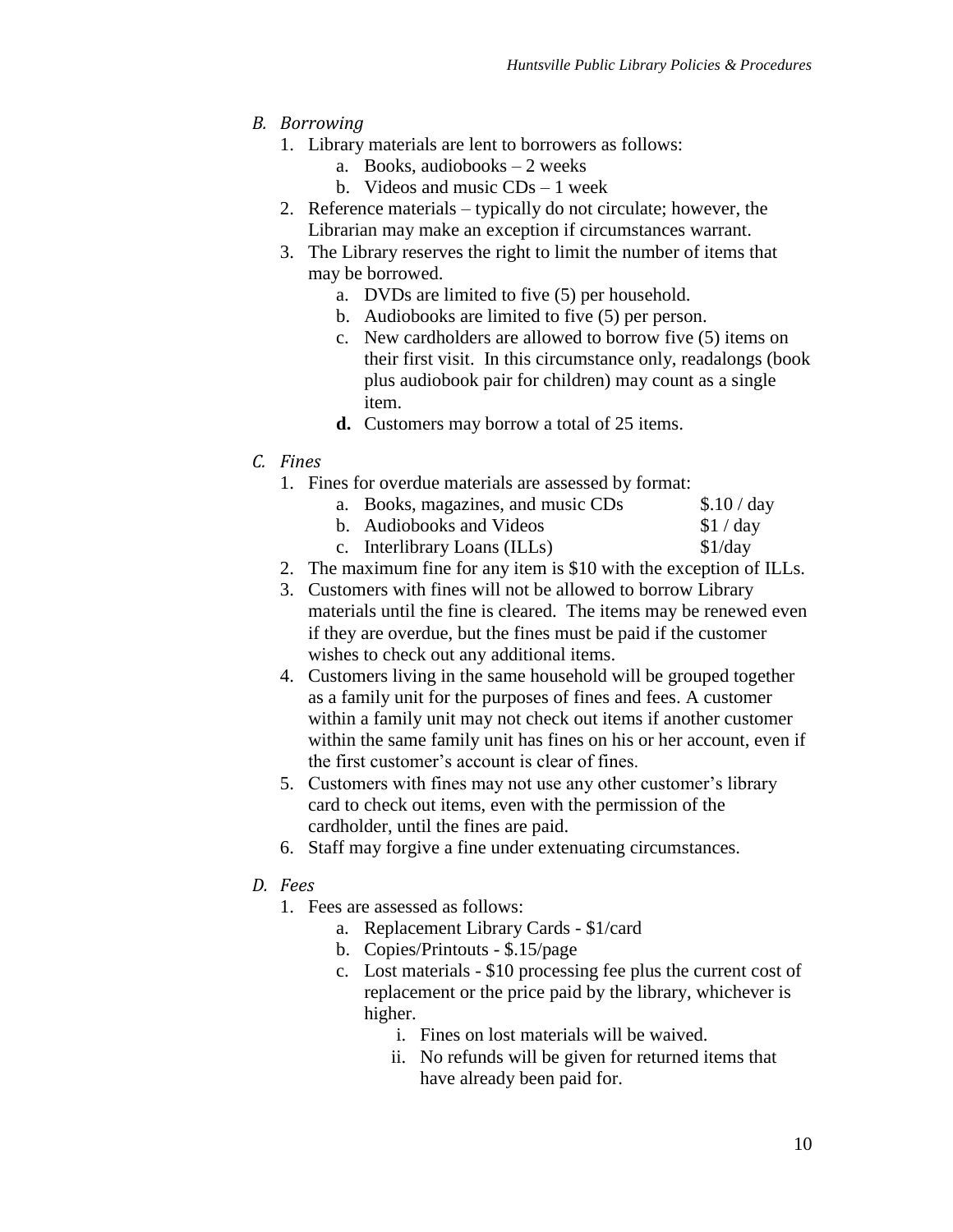- iii. The library will not accept a replacement copy in lieu of the lost item.
- d. Damaged materials:

| <i>i.</i> Lost CD from an audiobook                   | \$10/CD |
|-------------------------------------------------------|---------|
| $\cdots$ $\cdots$ $\cdots$ $\cdots$ $\cdots$ $\cdots$ | 0.1/CD  |

- ii. Lost Ingles Sin Barreras CD \$21/CD
- iii. Music CDs and other CDs in books replacement  $cost + $10$
- iv. Security Patch \$1 each
- v. Book cover w/bar code \$3 each
- vi. Barcodes \$1 each
- vii. Spine label \$1 each
- viii. Lost case for DVD or Video \$10
- ix. Lost books, audiobooks, videos, etc. are charged the higher of the price we paid or the price to replace + \$10 processing fee.
- <span id="page-10-0"></span>*E. Renewals*

Customers may renew an item up to three times if no one has the item on hold. Renewals may be made online through the Library's catalog or by fax, phone, voicemail, email, or at the Library.

- <span id="page-10-1"></span>*F. Assumed Lost*
	- 1. In order to maintain the collection for our customers, borrowed materials without holds which have not been returned or renewed within 60 days after the due date must be paid for by the customer. The replacement cost plus a \$10.00 processing fee will be assessed. The customer must pay this amount even if the item is found and returned. The customer may keep the item once payment is made.
	- 2. Borrowed materials with holds which have not been returned within 30 days after the due date must be paid for by the customer. The replacement cost plus a \$10.00 processing fee will be assessed.
	- 3. The Library will attempt to contact customers up to three times about overdue items, but it is the customer's ultimate responsibility to take note of due dates and return items in a timely manner. Failure to receive notices from the Library is not grounds for dismissal of fees or fines.
- <span id="page-10-2"></span>*G. Claims Returned*

If a customer feels certain that they have returned an item; but Library records show that it has not been returned, the library staff will:

- 1. Initiate an immediate search.
- 2. If the item is not found, the item will be renewed once to allow the customer time to search for the item.
- 3. If the item is still not found, library staff will mark the item as claimed returned and let the customer know they have one month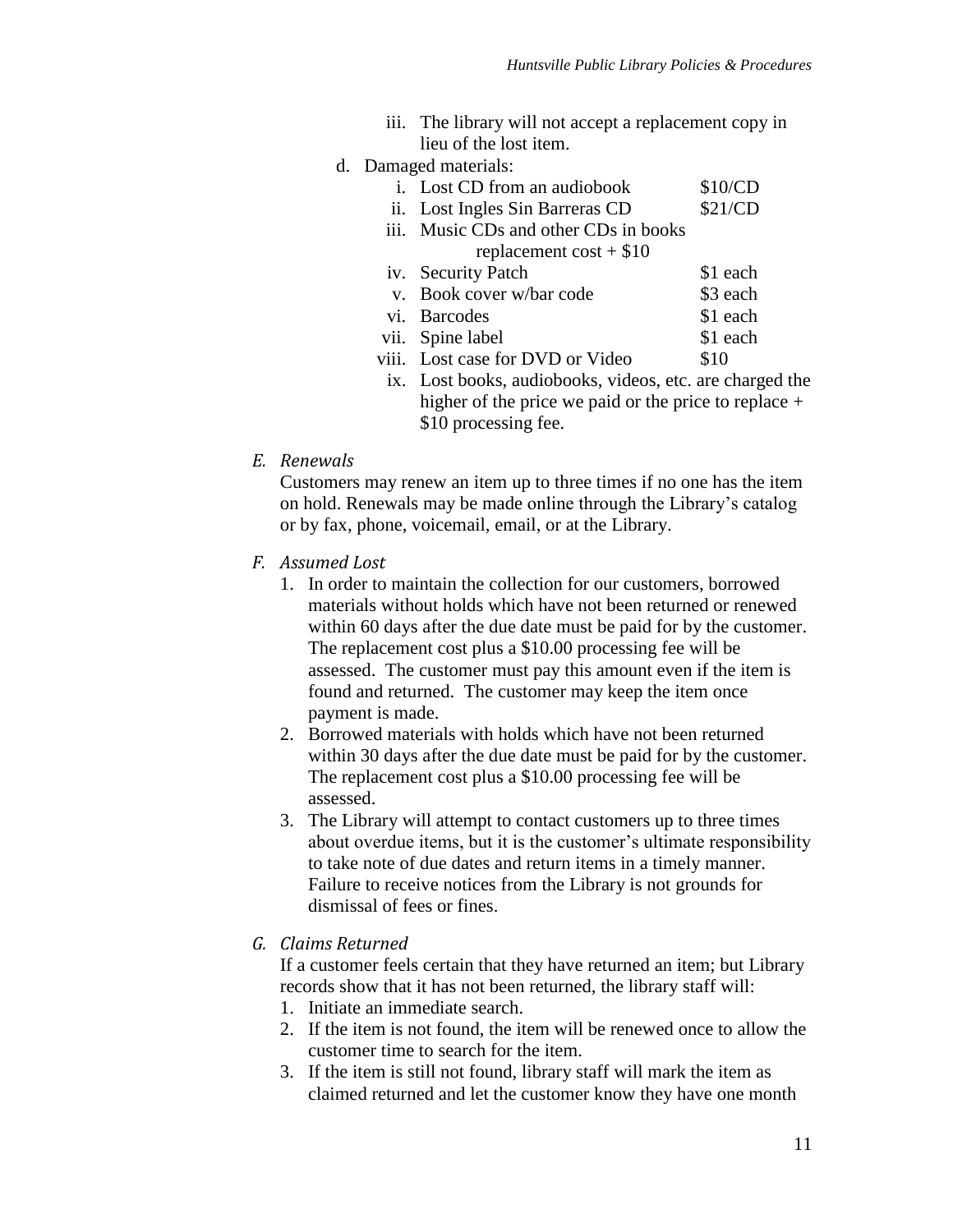to search for the item. Library staff will also spend the next month looking for the item.

4. At the end of the month, the matter will be reviewed by the City Librarian or Assistant City Librarian and the customer will be contacted.

## <span id="page-11-0"></span>*H. Copies/Printing*

The Library and its customers are expected to comply with the U.S. copyright laws as outlined in Title 17 of the U.S. Code.

- 1. Customers are responsible for making their own copies or prints.
- 2. The fee for copies or prints is \$.15/page. Double-sided copies are also \$.15 each.
- 3. Mistakes made by the customer are \$.15/page.
- 4. Customers will not be charged for unusable copies caused by machine malfunctions.
- 5. Customers may bring their own paper; but they will not receive a discount and it must be 20# paper.
- <span id="page-11-1"></span>*I. Telephone Use*

While the telephone at the circulation desk is a business phone, customers may make a short call to arrange for transportation or to address library related issues.

- <span id="page-11-2"></span>*J. Holds*
	- 1. Customers may ask that an item that is checked-out be placed on hold and that they be called when it is available.
	- 2. Holds may be made online on the Library's catalog or by fax, phone, voicemail, email, or at the Library.
	- 3. Once the customer is notified that the item they requested is available they have three days to pick it up. After three days, the item is returned to the shelf or passed to the next person who has requested the item. The original Hold will be removed.
	- 4. If the customer cannot be notified within three days due to incorrect or outdated contact information, the hold will be removed and passed on to the next person.
	- 5. In extenuating circumstances, staff may decide to hold the item for more than three days.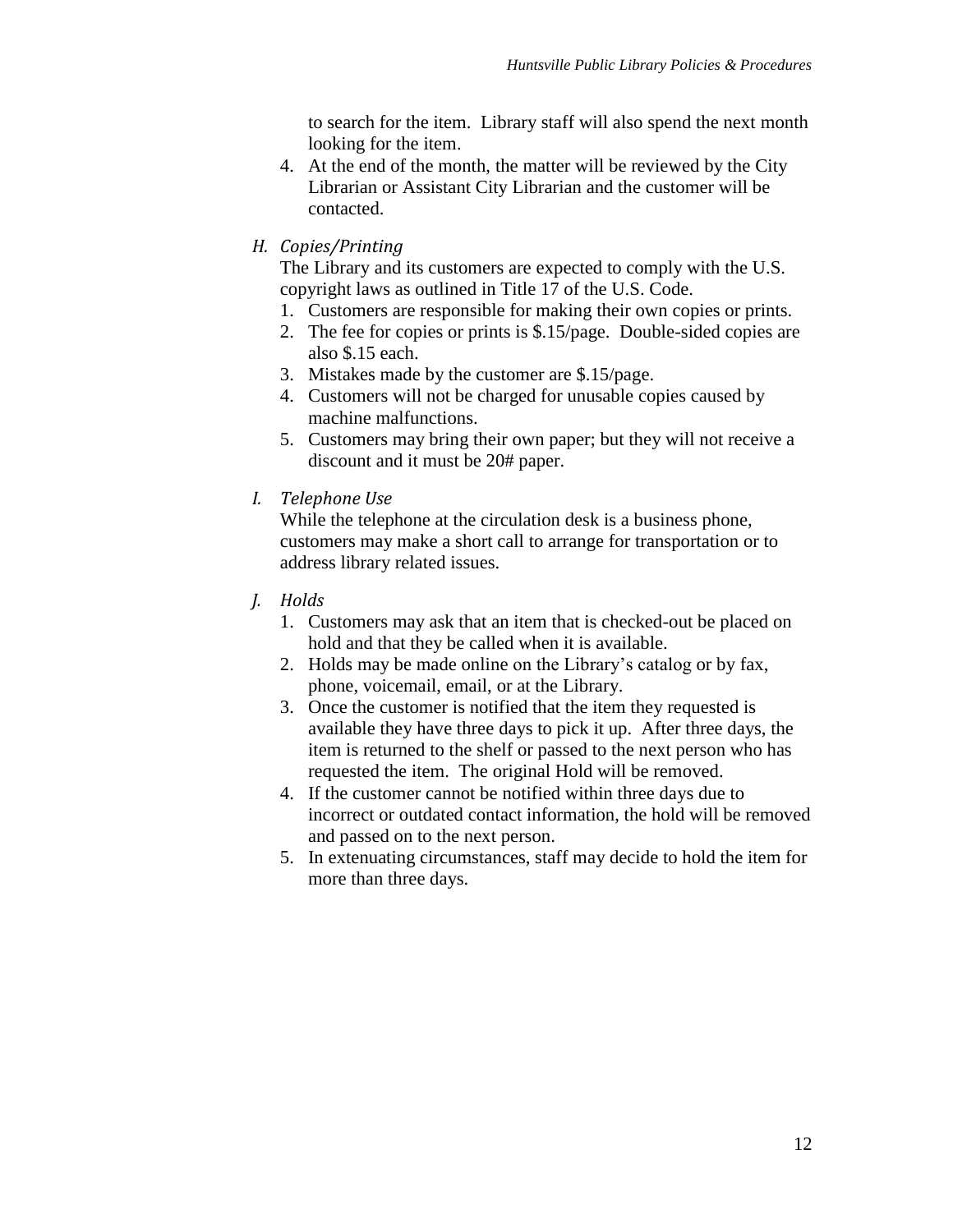# **2A. CIRCULATION POLICY**

- 1. Fines
- 2. Options for handling fines:
	- a. Cancel the fine could have been our fault item not renewed when requested,
		- i. On the Sirsi Circulation screen, click on "Paying Bills"
		- ii. Type in the amount to be forgiven may be all or part of the total owed.
		- iii. Select "Forgiven" as the method of payment.
		- iv. Click on "Pay Bill"
		- v. Close out of the "Pay Bill" screen
		- vi. On the Circulation screen, open "Modify User".
		- vii. Click on the "Extended Info" tab.
		- viii. Make a note of the reason you forgave the bill. (Customer claimed they ask staff to renew books. Or called in a renewal.)
		- ix. Save, then close out the "Modify User" screen.
	- b. Forgiven the fine was the customer's fault but there were extenuating circumstances – customer passed away, was in the hospital (must show proof of dates in hospital), etc.

# <span id="page-12-0"></span>**3. COLLECTION DEVELOPMENT POLICY**

Effective Date: 9/31/2006 Revision Date:

## <span id="page-12-1"></span>**Purpose**

The purpose of this policy is to provide guidelines for day-to-day acquisition and withdrawal decisions, resource allocation, and long range planning of collection needs in accordance with the Library's mission.

## <span id="page-12-3"></span><span id="page-12-2"></span>**Procedure**

- *A. Selection*
	- 1. The selection of materials for the adult collection is not restricted by the possibility that children may obtain materials their parents consider inappropriate.
	- 2. We do not typically purchase abridged or condensed works print, audiobooks, etc.
	- 3. Positive professional reviews are given precedence over customer reviews with non-fiction books.
	- 4. Customer reviews are given precedence over professional reviews for fiction books.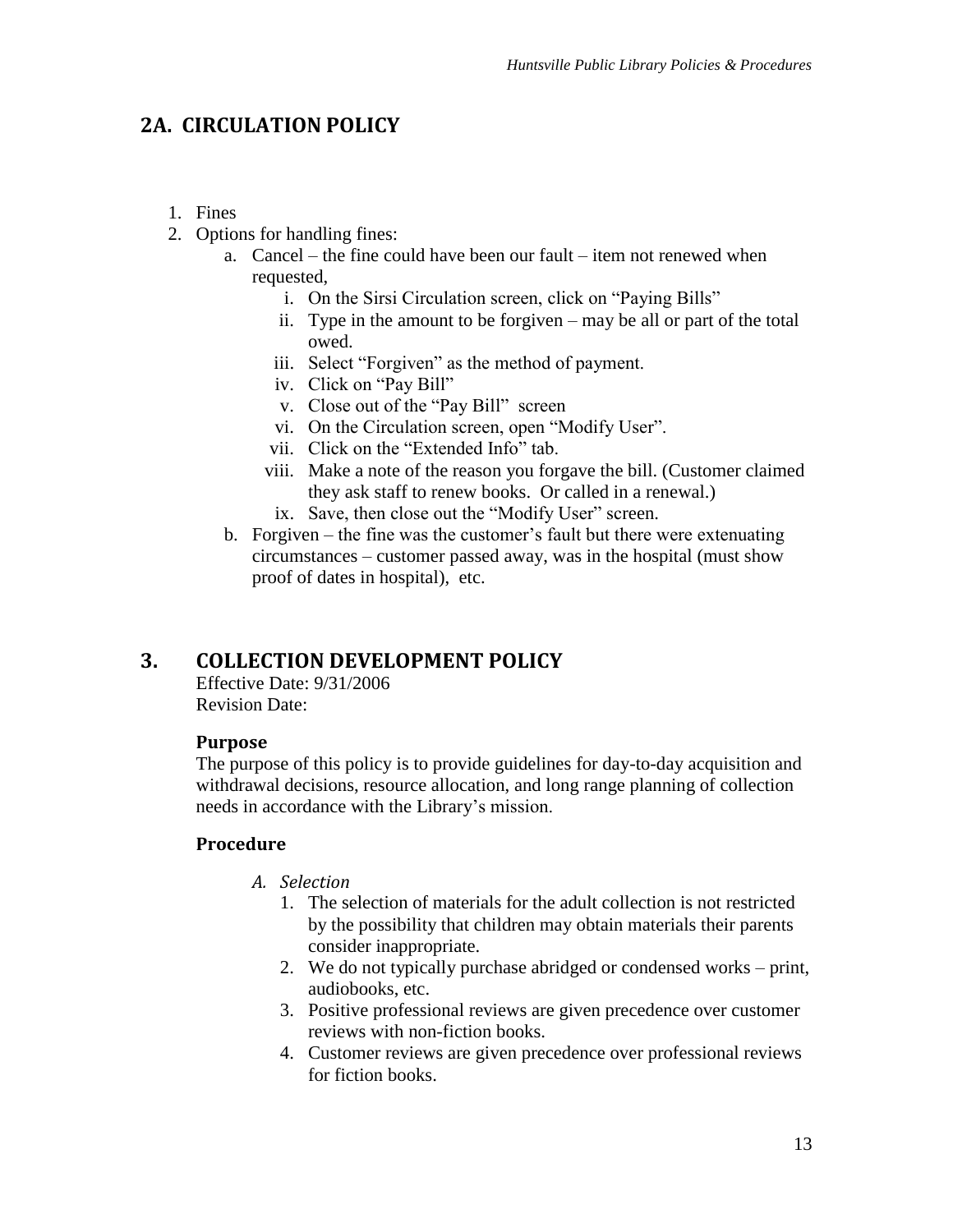- 5. Preference is given to hardback print materials over paperback, audiobooks on CD over cassette and DVD over VHS tapes when available and practical.
- 6. Breadth is given preference over depth. In general, Huntsville Public Library will purchase single copies of a wide range of titles rather than multiple copies of the same title. Multiple copies may be warranted by public demand or when the title is of local interest and may go out of print.
- <span id="page-13-0"></span>*B. Cataloging*

Labeling and/or special shelving of materials may be used for some collections but will not be used for the purpose of restricting access or prejudging content.

## <span id="page-13-1"></span>**Policy**

The Huntsville Public Library collection is the responsibility of the City Librarian who may delegate some responsibilities to other staff members who will adhere to this policy when making collection development decisions. Collection development decisions are to be made in a manner based upon principle rather than personal opinion; reason rather than prejudice: and judgment rather than censorship. Staff have a professional responsibility to be inclusive not exclusive in developing the collection.

- <span id="page-13-2"></span>*A. Selection Criteria*
	- 1. Materials selected support:
		- a. Early literacy and other initiatives for young children;
		- b. Support for students at all levels of formal education;
		- c. Lifelong learning for adults;
		- d. Recreational reading, listening and viewing for all ages;
		- e. General reference;
		- f. Artistic and creative endeavors;
		- g. Career development;
		- h. Improving occupational performance; and/or
		- i. Local history and genealogy.
	- 2. The Library's goal is to provide an information/reference center rather than to establish a scholarly research center.
	- 3. No attempt is made to collect the complete works of any author/performer or creator.
	- 4. Requests and recommendations from customers are a significant part of the selection process because they indicate public interest, community relevance, and timeliness of topic. Multiple copies of popular works (e.g. bestsellers, local titles, award winners) may be obtained in order to fulfill requests within a reasonable time period. If the materials requested do not meet the selection criteria established in this policy they will not be purchased.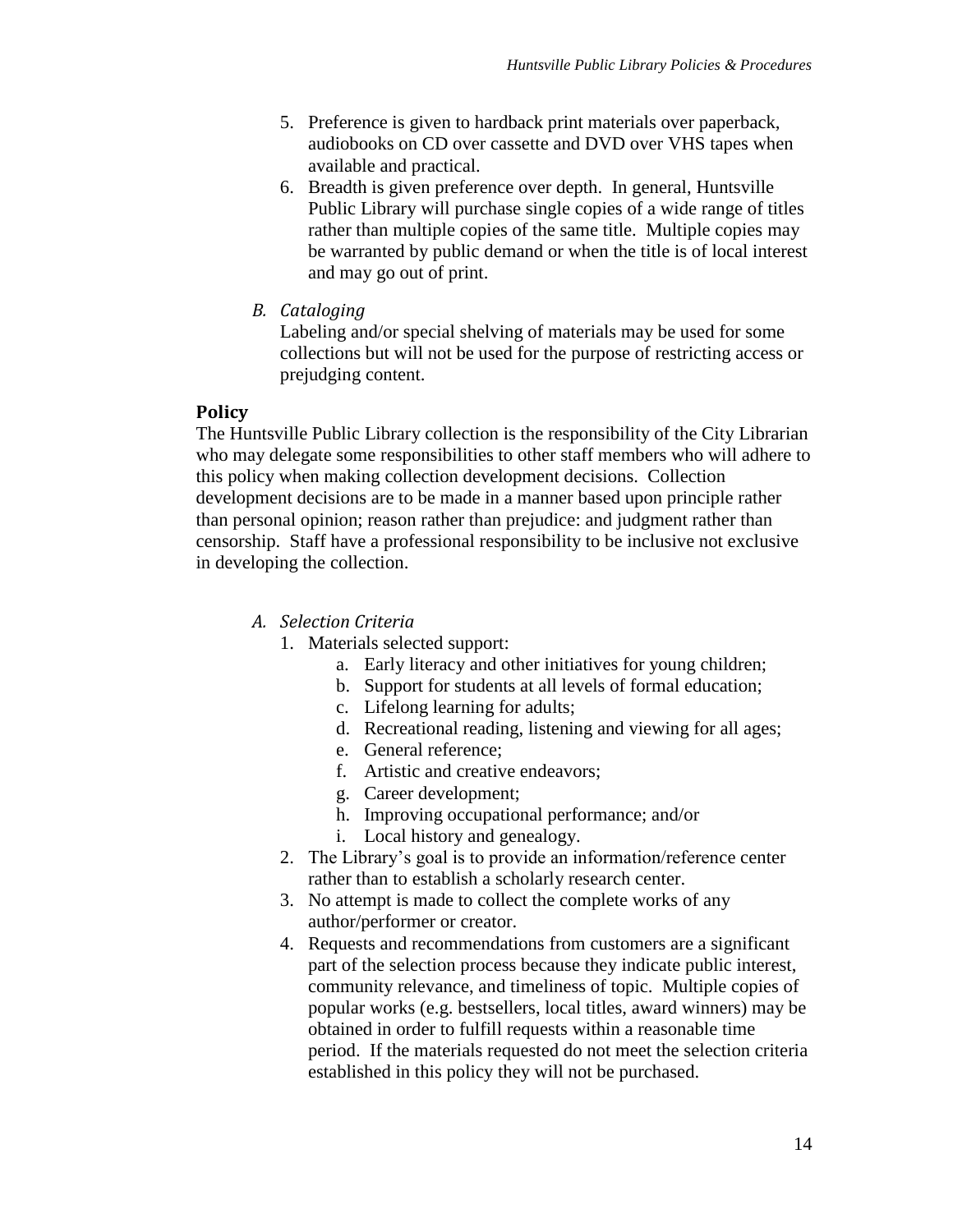- 5. The Library staff relies upon a number of sources for assistance in selecting materials. Catalogs and flyers may alert the staff to new titles; however, additions to the collection will be based on at least one of the following:
	- a. positive professional reviews,
	- b. positive customer reviews  $(3 \frac{1}{2})$  out of 5 stars; and at least 4 reviewers),
	- c. recommendation of professional journals,
	- d. bibliographies from reputable sources,
	- e. author's reputation,
	- f. publisher's reputation,
	- g. recommendations of other professionals, and/or
	- h. personal knowledge and expertise.
- 6. The Library will attempt to select the best format(s) for each information product based on formats available, storage space available, and prevalence of equipment to use the format.
- 7. Regardless of an item's popularity, the Library may choose not to select it based on a number of criteria which includes:
	- a. format is not durable enough to withstand reasonable library use;
	- b. item would require excessive staff time to maintain;
	- c. price is high, in relation to total budget; and/or
	- d. lack of shelf space.
- 8. As stated in the American Library Association's Library Bill of Rights:

**"Books and other library resources should be provided for the interest, information, and enlightenment of all people of the community the library serves. Materials should not be excluded because of the origin, background, or views of those contributing to their creation."**

**"Libraries should provide materials and information presenting all points of view on current and historical issues. Materials should not be proscribed or removed because of partisan or doctrinal disapproval."**

Individual items, which in and of themselves may be controversial or offensive to some customers, may be selected if their inclusion will contribute to the range of viewpoints in the collection as a whole and to the effectiveness of the Library to serve the citizens of Huntsville. Censorship is a purely individual matter; while anyone is free to reject for himself/herself items in the collection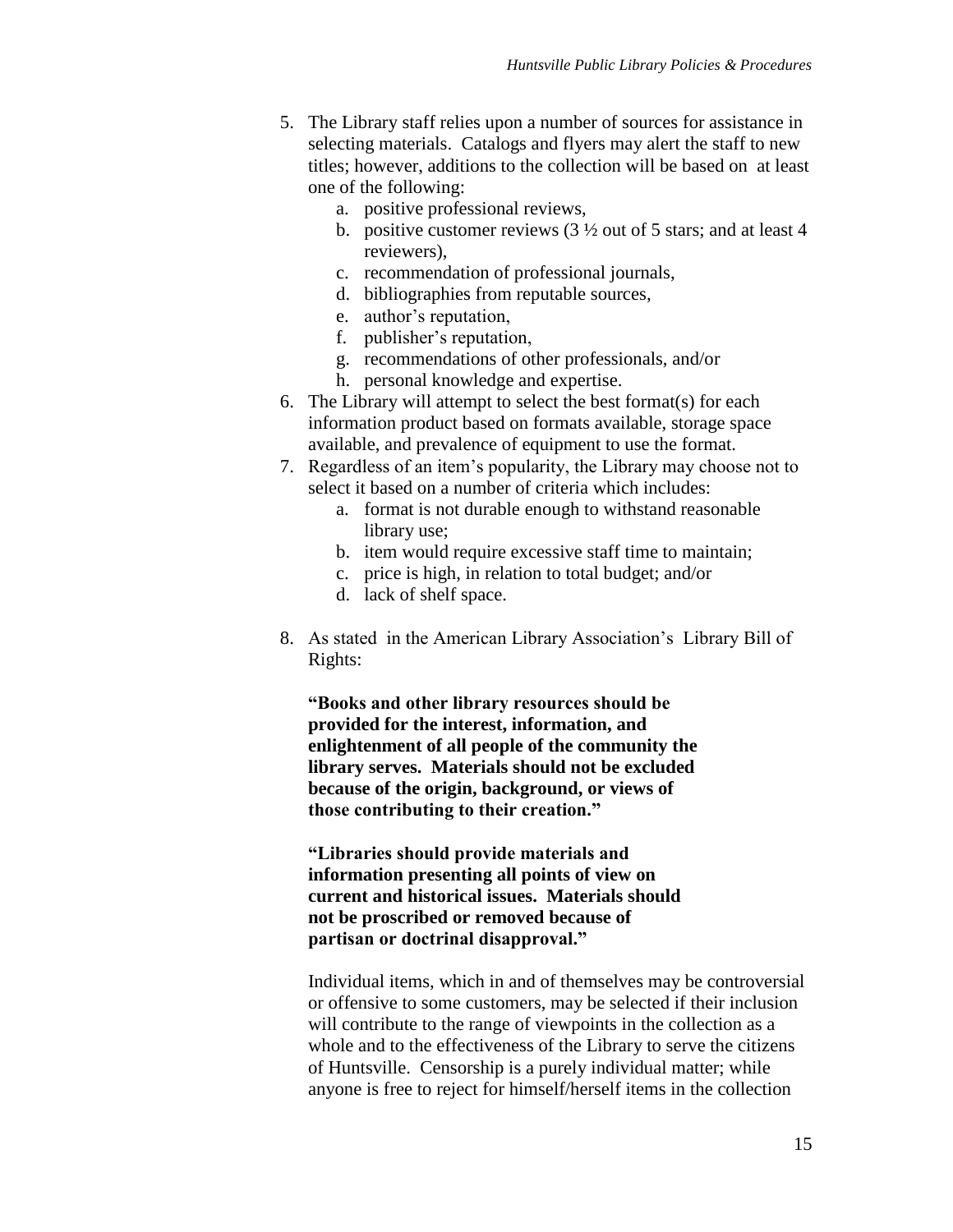which he/she does not approve, the individual cannot exercise this right of censorship to restrict the freedom of others to read, view, or hear. Parents have the responsibility to guide and direct the reading, viewing, and listening of their own minor children. The Library does not stand in *loco parentis* (in place of a parent or charged with a parent's right, duties, and responsibilities.)

<span id="page-15-0"></span>*B. Children's Collection*

Selection and deselection of materials for the juvenile collection is based on the same criteria used for adult materials. While the collection may include items a parent or guardian may consider inappropriate for their child, Huntsville Public Library believes that it is the parent's or guardian's duty to monitor their child's selection and use of library materials and not the responsibility of the Library.

#### <span id="page-15-1"></span>*C. Gifts/Memorials/Honorariums*

The Huntsville Public Library welcomes gifts of new and used books and other resource materials. The content of audiobooks and videos must be examined before they may be placed in the collection. For this reason, many of these items are placed on the sales shelves. The following types of gift materials will not be added to the collection: 1) publications excluded by the collection development policy; 2) out-ofdate materials not of historical value; 3) excessive duplicates of items already in the collection; and 4) material in poor physical condition. Once donated, items become the property of Huntsville Public Library materials which are not added to the collection may be disposed of in accordance with City and State guidelines. Donated items will not be returned to the donor and the Library will not accept any item that is not an out-right gift. Donated items will be withdrawn from the collection based on the same criteria as the purchased materials.

Monetary gifts, bequests, and memorial or honorary contributions are accepted and appreciated. Donated funds designated for the collection will be used to purchase materials in accordance with the Library's selection policy. Materials purchased with gift funds and memorial contributions will be identified with special donor plates whenever possible. Notification of memorial and honorary gifts will be sent to the family of the person being recognized. Suggestions for subject or author purchases with gift funds are welcome and will be followed to the extent possible.

Acceptance of donations of equipment, real estate, stock, artifacts, works of art, collections, etc., will be determined by the City Librarian in consultation with the Library Board and city administrative staff based on their suitability to the purpose and needs of the Library, laws and regulations that govern the ownership of the gift, and the Library's ability to cover insurance and maintenance costs associated with the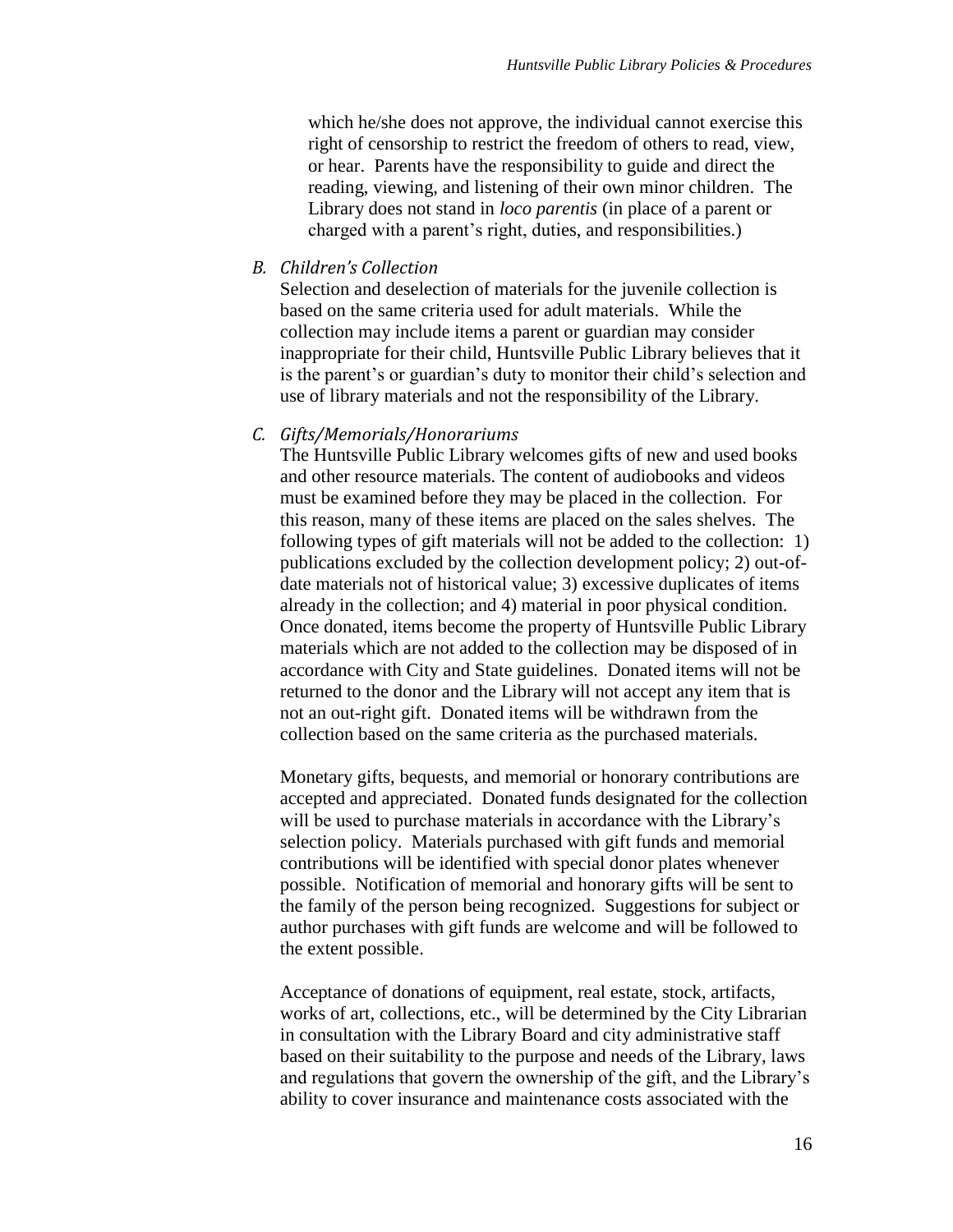donation. Exceptions to this gift policy must be approved by the City Librarian.

The Library will provide a donation form which can be filed with the donor's tax return. If items are being donated to receive a tax benefit, it is recommended that the donor make a list of items donated. The Library is unable to set fair market or appraisal values; it is the responsibility of the donor to establish a fair market value or seek professional assistance to determine the value of the gift.

#### <span id="page-16-0"></span>*D. Deselection of Materials*

In order to maintain a vital, current collection which meets the needs of our community, evaluation and examination of materials is an ongoing process. Deselection of materials is based on the accepted professional practice outlined in The CREW Method: Evaluating and Weeding Collections in Small and Medium-sized Public Libraries and the professional judgment of the City Librarian or designated staff. Materials no longer suitable for Library use will be withdrawn from the collection. This may include materials that are:

- Obsolete or outdated;
- Worn beyond use;
- Damaged;
- No longer circulating or used for reference purposes; or
- Multiple copies of a formerly popular title.

Materials which are removed from the collection will be discarded according to Federal, State and City guidelines. Items removed because they are not circulating, are duplicates or because they are no longer of use in the collection will be sold at auction or donated to another government entity. Discarded materials which are damaged beyond use, aged or factually inaccurate will be thrown out.

<span id="page-16-1"></span>*E. Challenged Items*

Huntsville Public Library recognizes the right of individuals to question materials in its collection. Whenever a customer questions the presence or absence of any title, the query will be referred to the City Librarian or Library Services Coordinator. If after discussion the customer is not satisfied with the outcome, he/she will be given a "Request for Reconsideration of Library Materials" to complete and return to the Librarian. The Librarian and select staff will review the item in question and determine if the item meets selection criteria outlined in this policy. Within a reasonable amount of time, the Librarian will respond to the customer's request in writing outlining the reasons for the decision. If the customer is dissatisfied with the decision, they may appeal the decision to the Library Board at the next regularly scheduled meeting. The Board, after hearing from the customer, any other interested parties, and the City Librarian, will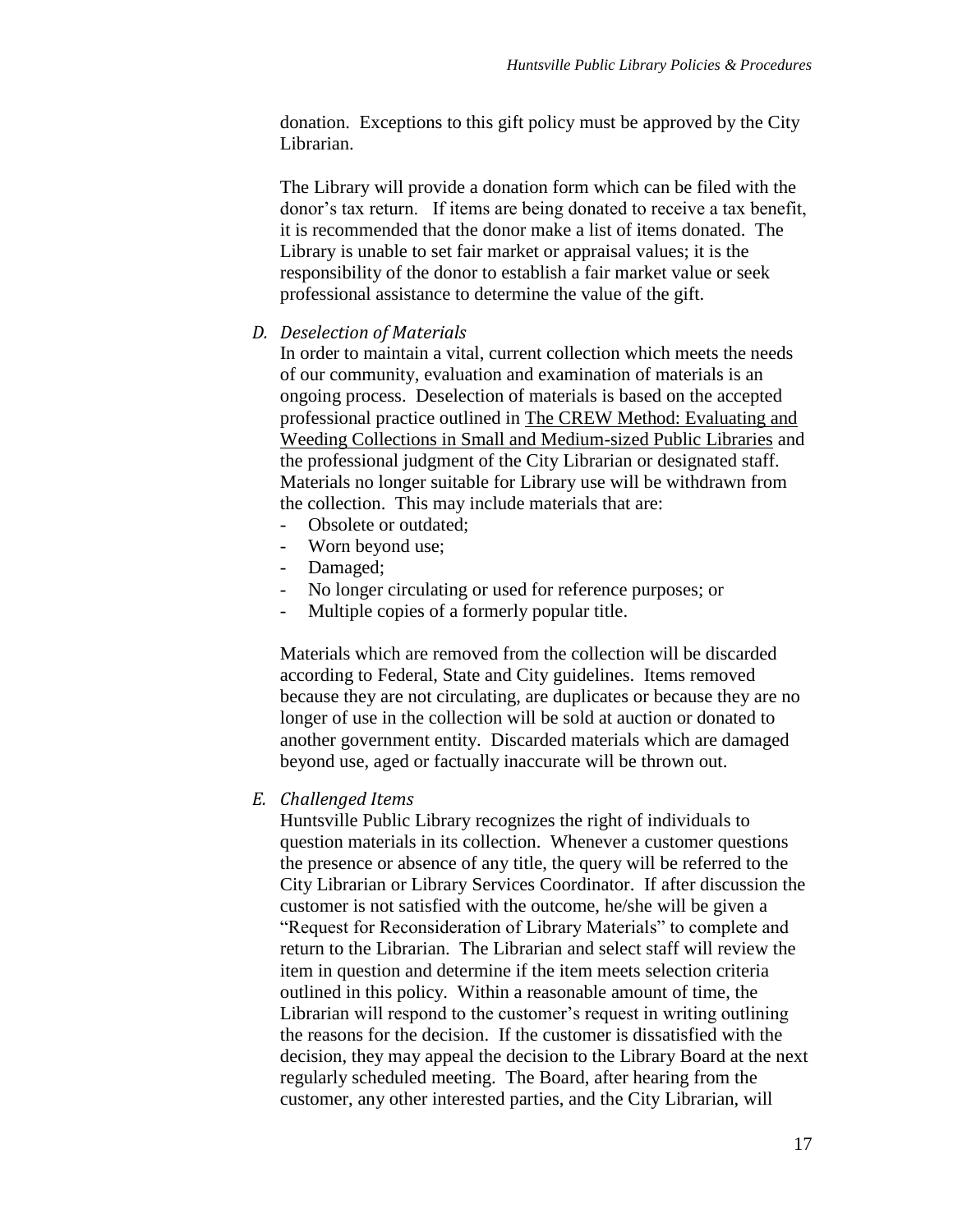decide whether Library Policies have been followed and whether to add or withdraw the material in question.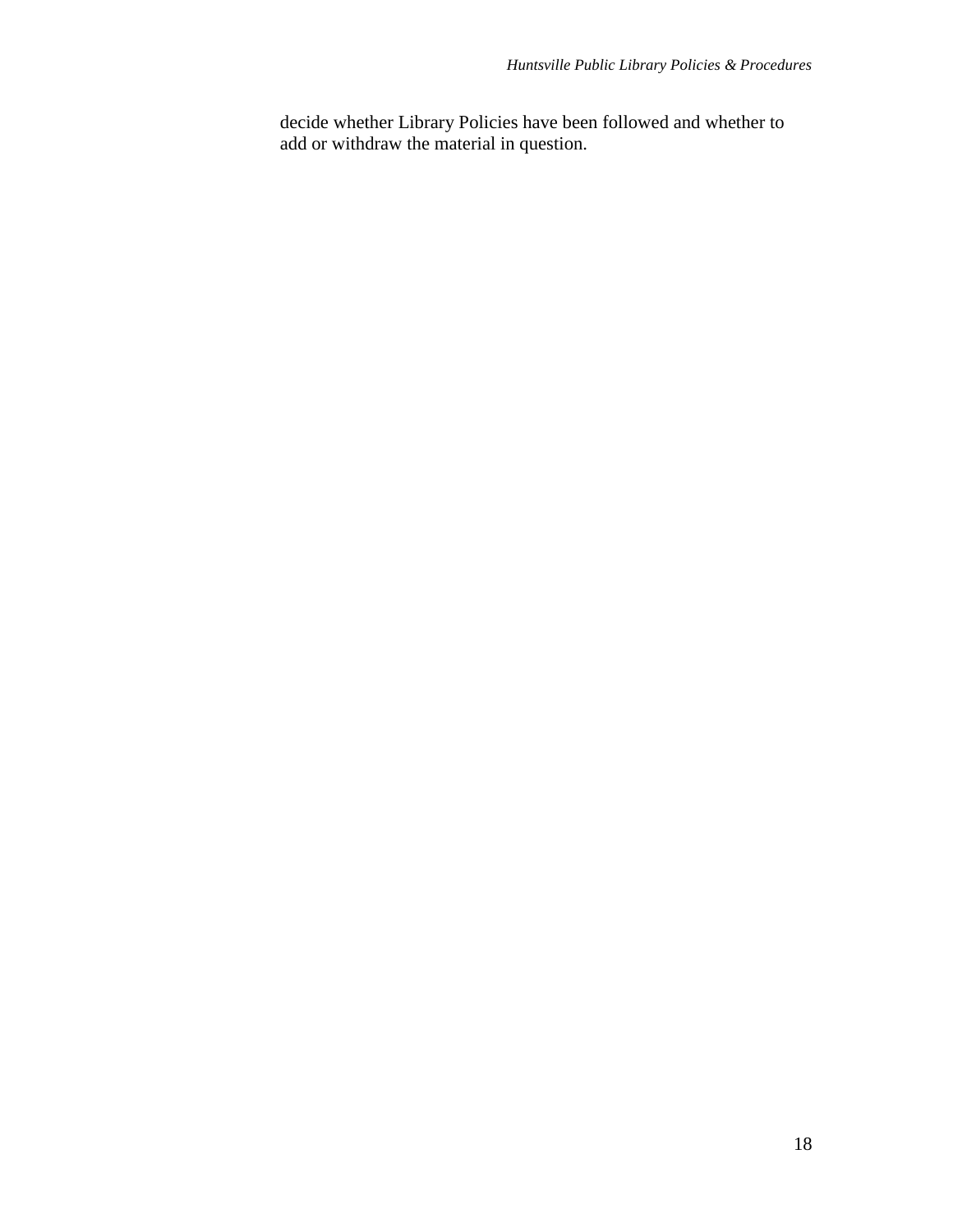# <span id="page-18-0"></span>**4. COMPUTER / INTERNET POLICY**

Effective Date: 09/14/2011 Revision Date:

#### <span id="page-18-1"></span>**Policy**

The mission of the Huntsville Public Library is to provide access to a wide variety of materials in the most appropriate format to meet the educational, informational and recreational needs of the residents of the City of Huntsville. Computers and the electronic resources provided by the Library, either on CD or the Internet, are an extension of the Library's commitment to meet these needs. Like the rest of the collection, there are guidelines for the purchase of electronic resources and these guidelines are presented in the Collection Development Policy. This policy explains the acceptable use of the equipment, Internet filtering, and actions to be taken if the policy is ignored.

The Internet is a valuable addition to the Library's reference collection. However, not all the information found on the Internet meets the Library's selection criteria. To deal with this issue and to follow the guidelines prescribed by the Children's Internet Protection Act (CIPA  $\sim$  Public Law 106-554), Huntsville Public Library does filter Internet access for both minors and adults. Given the limitations of Internet filtering software, the Library has chosen to err on the side of more restrictive than less. However, customers questioning the inclusion or exclusion of a web site by the filtering software may speak with the Librarian. If an agreement cannot be reached by the two, the customer may elect to complete a request for "Reconsideration of Internet Site."

#### <span id="page-18-2"></span>**4.01 Computer Use**

Huntsville Public Library provides computers for customer use. These computers include Microsoft products such as Word, Excel and PowerPoint and high-speed Internet access. They also provide access to materials purchased in a CD or web-based format. This includes genealogical research materials, foreign language tutorials, and computer training.

- 1. Library customers may access the computers using the bar code on their library card with their PIN as the password.
- 2. A library card is required to access the computers. Exceptions are made for visitors who do not live in Walker County and do not have a Texas ID. These visitors may receive a guest pass usable up to one hour.
- 3. One person per computer is allowed. If circumstances warrant allowing two people on one computer, both must have Internet permission if they are minors.
- 4. Customers must use the equipment with respect; no banging on keyboards, poking the monitor, marking on the computer, etc.
- 5. No food or drink is allowed at the computers.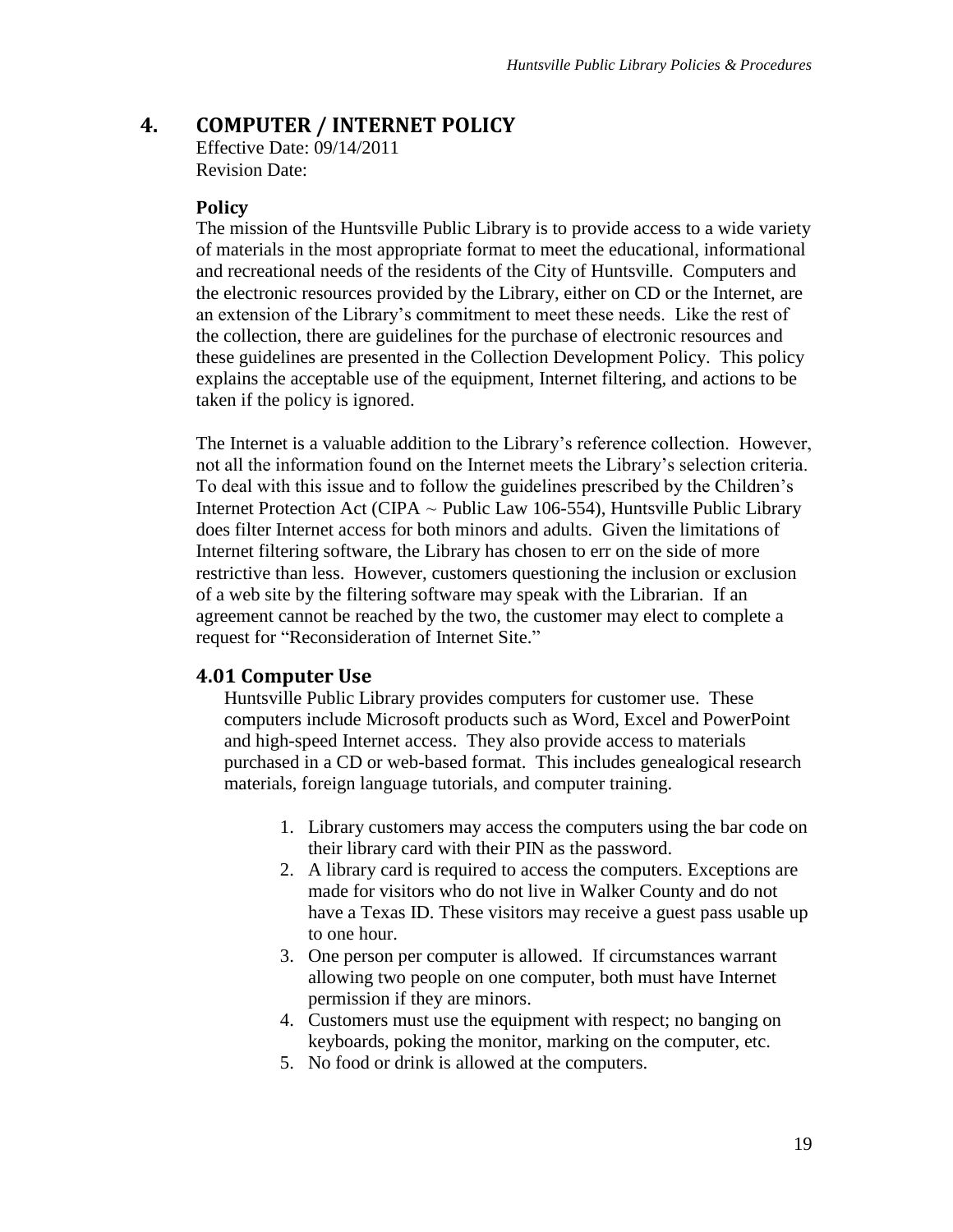- 6. Customers must respect the other Library users; loud talking, loud cell phone use, unattended children, and other forms of distraction are prohibited.
- 7. Users are limited to 30 minute sessions with extensions up to two hours of computer time per day for customers using their library card and one hour per day for visitors using guest passes. Under special circumstances, as determined by the staff (testing, writing a resume, etc.) users may request additional time.
- 8. Library computers may not be used for illegal purposes; which includes:
	- a. Viewing nude or pornographic images.\*
	- b. Attempting to alter or damage computer equipment, software configurations, or files.
	- c. Attempting unauthorized entry into the City of Huntsville computer network or external networks
	- d. Engaging in activity which is deliberately and maliciously offensive, libelous, slanderous, or harassing to others.
	- e. Transmission of child pornography or obscene material.\*
	- f. Intentional propagation of computer viruses.
	- g. Solicitation of sex to either minors or adults.
	- h. Arranging face-to-face meeting with someone one has "met" on the computer network or Internet without a parent's permission.
	- i. Violation of copyright or communication laws.\*\* (See Title 17, U.S. Code)
- 9. Customers may print from the public computers for 15 cents per page.
- 10. Customers may bring their own personal thumb drives, CDs, or floppy disks to for use on the public computers. CDs are available for purchase for \$1 each.
- 11. Customers may not install any programs on the public computers.
- 12. A customer may be banned from the computers and the Library for violation of these rules.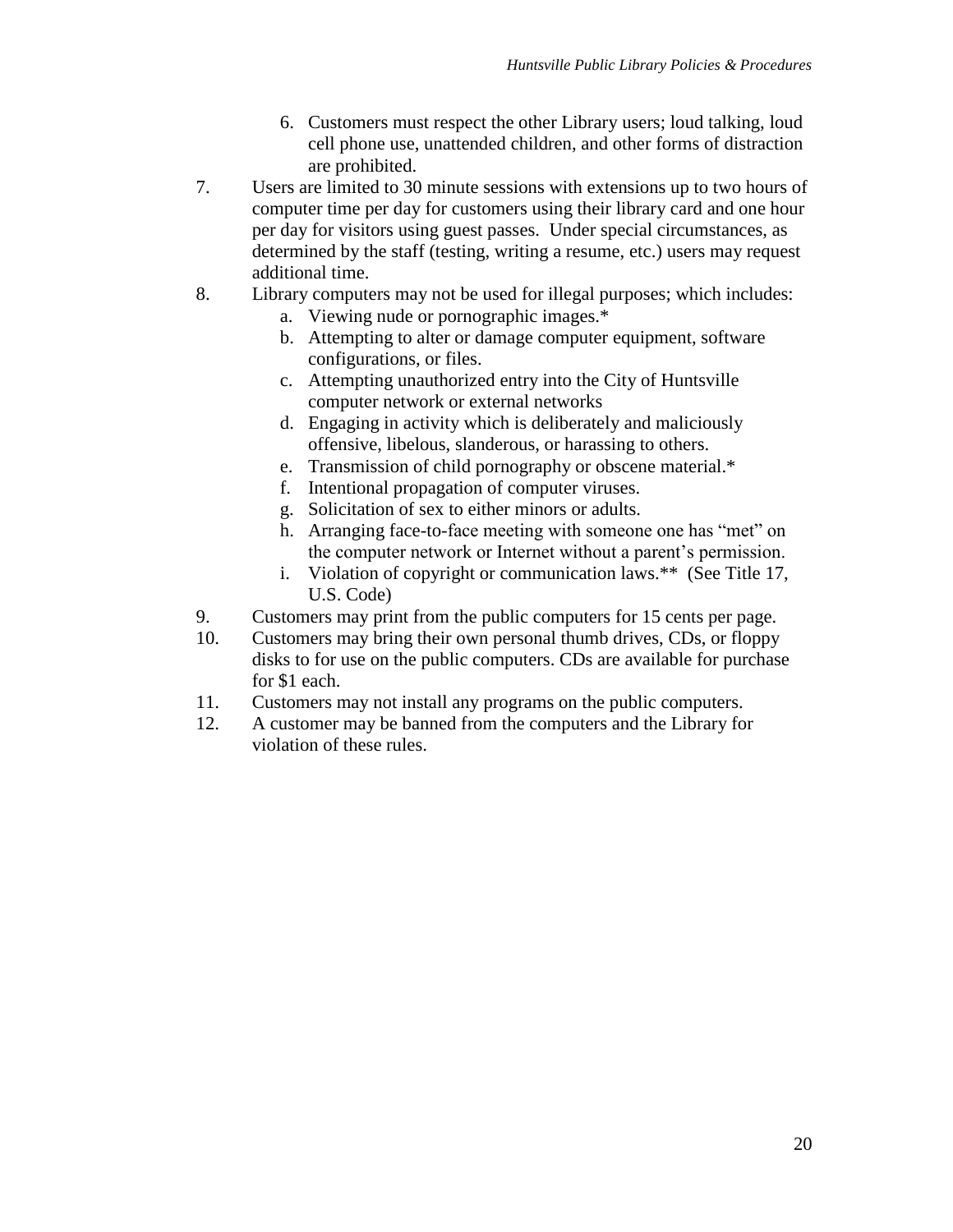# <span id="page-20-0"></span>**4.02 Laptop Use**

# <span id="page-20-1"></span>**Purpose**

The purpose of this policy is to assist staff with providing consistent, unbiased service to all Library customers who wish to use the in-house laptops. It also outlines acceptable use of the in-house laptops, Internet filtering, and actions to be taken if the policy is ignored.

# <span id="page-20-2"></span>**Policy**

In-house laptops are equipped with Internet Explorer, Microsoft Word, Excel, PowerPoint, Access, and Publisher. They are also equipped with printing software and filtering software. Laptops do not check out with a power cord or a mouse.

- 1. A Library customer may check out a laptop if he/she meets the following conditions:
	- a. The customer has a current library card. This includes a PC-ONLY card.
	- b. The customer has no fines for late return of a laptop. A customer with fines for other reasons may still check out a laptop.
	- c. The customer is an adult (age 18 or older).
	- d. The customer has not already used another library computer for two hours.
	- e. The customer agrees to hand over his/her official governmentissued ID while using the laptop. No other form of identification will be accepted. No other item may be given in lieu of ID.
- 2. The laptops check out for a maximum of two hours and may not be renewed. This time limit may be waived under special circumstances (test-taking, job applications, etc.) at the discretion of library staff.
- 3. A late fee of one dollar per hour will be assessed for laptops returned past their due time.
- 4. All laptops are for *in house use only*. They may not leave the library under any circumstances. The laptops are equipped with software which allows staff to determine their location in the event of theft. Laptops may not be taken into restrooms, the Community Room, or the Café.
- 5. The customer who checks out the laptop is responsible for it for the entire duration of the check-out period. By checking out the laptop, the customer agrees not to leave the laptop unattended. The customer also agrees that if the laptop is stolen or lost while checked out to the customer, the customer is responsible for the cost of its replacement.

# <span id="page-20-3"></span>**Acceptable Use of Computers & Internet**

All guidelines outlined in Section 4.01: Computer/Internet Policy are applicable to the in-house laptops. Any customer found violating this policy will permanently forfeit his or her access to Library computers (including laptops, desktops, and tablets).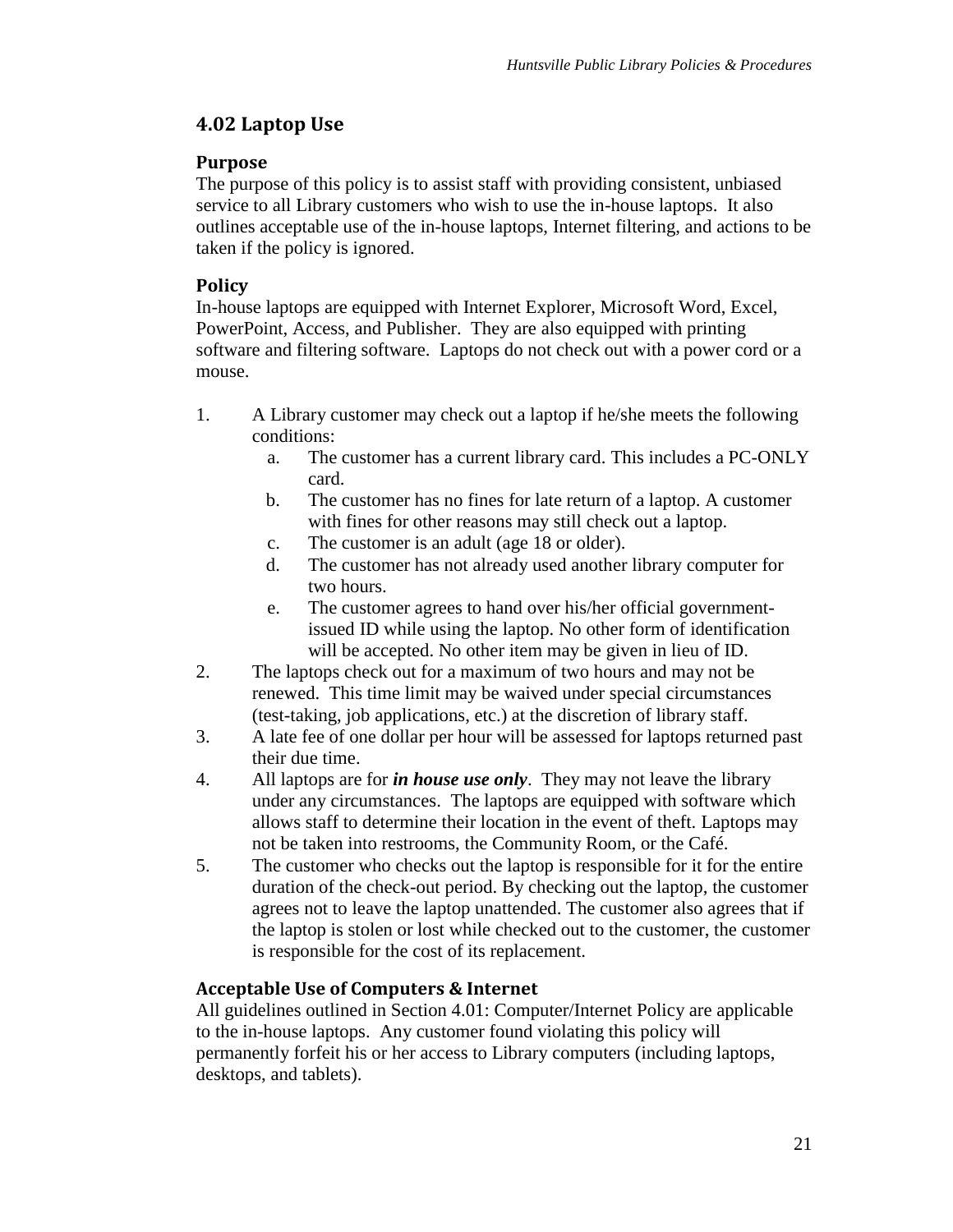# <span id="page-21-0"></span>**4.03 iPad Use**

## <span id="page-21-1"></span>**Purpose**

The purpose of this policy is to assist staff with providing consistent, unbiased service to all Library customers who wish to use the in-house iPads. It also outlines acceptable use of the in-house laptops, Internet filtering, and actions to be taken if the policy is ignored.

## <span id="page-21-2"></span>**Policy**

All customers who wish to check out an iPad must review and sign an information sheet. This will only be done prior to the first checkout and will be kept on file for subsequent checkouts. For minors, the parent must review and sign the form. Inhouse iPads do not check out with a power cord.

- 1. A Library customer may check out an iPad if he/she meets the following conditions:
	- a. The customer has a current library card free of fines. Customers with PC Only cards may not use the iPads.
	- b. The customer is age 13 or older.
	- c. The customer has not already used another library computer for two hours.
	- d. The customer agrees to hand over his/her official governmentissued photo ID while using the iPad. For minors without an official government-issued photo ID, they may hand over their student ID. For minors without a student ID, library staff will create an iPad-only ID with the parent or legal guardian's permission and presence. No other form of identification will be accepted. No other item may be given in lieu of ID.
	- 2. The iPads check out for a maximum of two hours and may not be renewed. This time limit may be waived under special circumstances at the discretion of library staff.
	- 3. A late fee of one dollar per hour will be assessed for iPads returned past their due time.
	- 4. All iPads are for *in house use only*. They may not leave the library under any circumstances. The iPads are equipped with software which allows staff to determine their location in the event of theft. iPads may not be taken into restrooms, the Community Room, or the Café.
	- 5. The customer who checks out the iPad is responsible for it for the entire duration of the check-out period. By checking out the iPad, the customer agrees to not leave the iPad unattended. The customer also agrees that if the iPad is stolen or lost while checked out to the customer, the customer is responsible for the cost of its replacement. For minors, it is the parent or legal guardian's responsibility.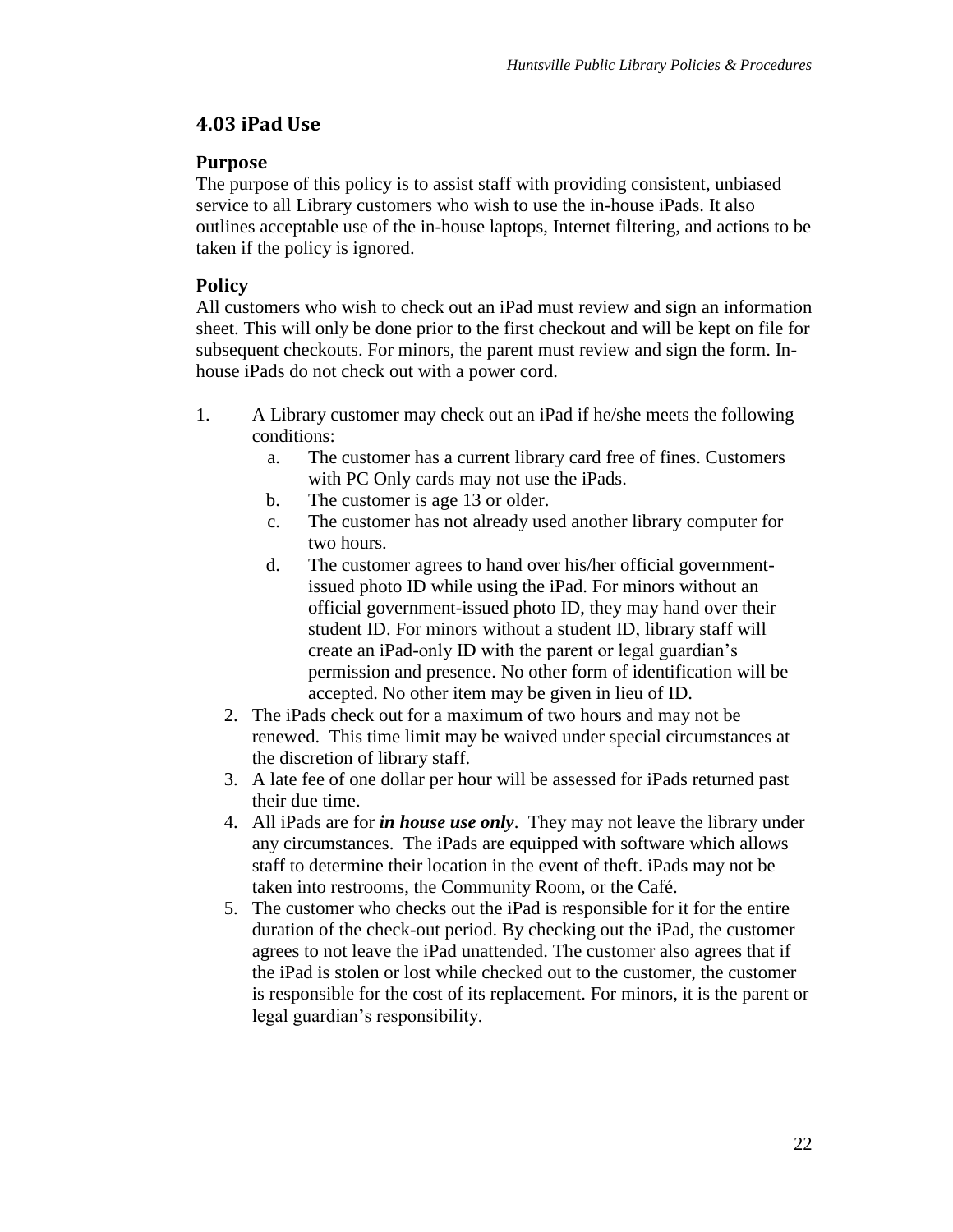# <span id="page-22-1"></span><span id="page-22-0"></span>**4.04 Internet Use**

#### *A. Internet Disclaimer*

The Internet is an unregulated medium. Some Internet sites may contain inaccurate information. It is the customer's responsibility to determine the accuracy of the information found there.

#### <span id="page-22-2"></span>*B. Filtering*

The following are filtered:

- a. Chat rooms,
- b. Games with graphic violence,
- c. Music videos,
- d. Nudity or pornographic sites\* (See Texas Penal Code §43,22)
- e. Other sites deemed to be inappropriate for public display.

#### <span id="page-22-3"></span>*C. Children and the Internet*

Children under the age of 18 must have the permission of a parent or legal guardian to access the Internet. If a visitor is requesting a pass to access the Internet and looks under 35, he or she must present ID to prove he or she is not a minor. The filter does not block certain social media websites. It is the responsibility of the parent or legal guardian to monitor their child's Internet usage, which includes ensuring their children do not disclose personal information online that may affect the child's safety. Huntsville Public Library staff has neither the right nor the responsibility to act *in loco parentis* (in place of parents.)

#### <span id="page-22-4"></span>*D. Challenges to a Web Site*

Customers questioning the inclusion or exclusion of a web site by the filtering software may speak with the City Librarian. If an agreement cannot be reached by the two, the customer may elect to complete and return to the Librarian a "Request for Reconsideration of Internet Site." The Librarian and select staff will review the site in question and determine if the site is appropriate for Library use. Within a reasonable amount of time the Librarian will respond to the customer's request in writing outlining the reasons for the decision. If the customer is dissatisfied with the decision, they may appeal the decision to the Library Board at the next regularly scheduled meeting. The Board, after hearing from the customer, any other interested parties, and the City Librarian, will decide whether access to the site should be changed.

#### <span id="page-22-5"></span>*E. Response to Violations*

The customer's access to the Library's computer network and Internet is a privilege, not a right. Failure to comply with the policy and rules stated will result in the forfeiture of the user's access to Library computers.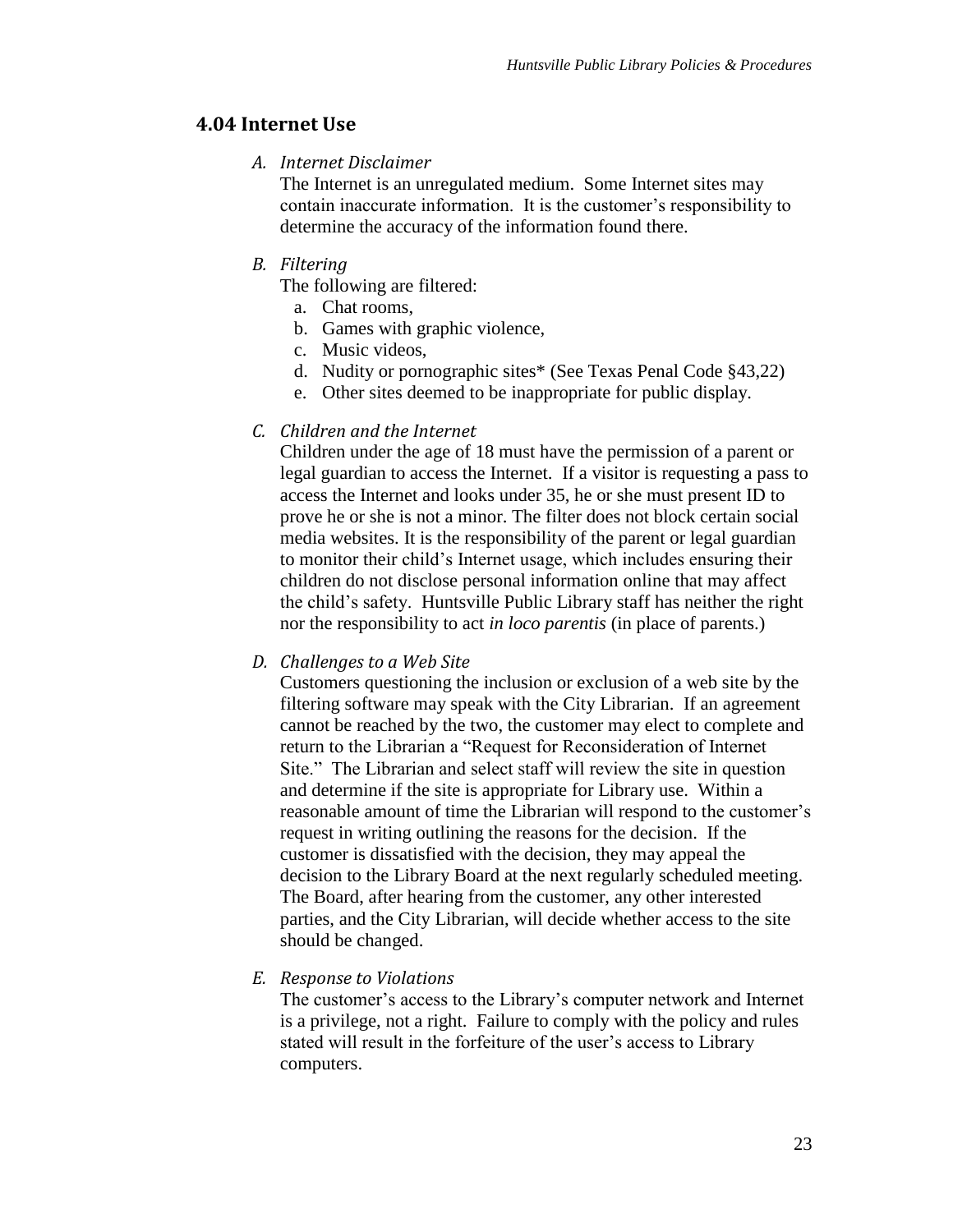## <span id="page-23-0"></span>*F. Applicable Law*

- **j. \*Texas Penal Code §43.22 Obscene Display or Distribution**
	- i. A person commits an offense if he intentionally or knowingly displays or distributes an obscene photography, drawing, or similar visual representation or other obscene material and is reckless about whether a person is present who will be offended or alarmed by the display or distribution.
	- ii. An offense under this section is a Class C misdemeanor.

Acts 1973, 63rd Leg., p. 883, ch. 399, §1, eff. Jan. 1, 1974. Amended by Acts 1993, 73rd Leg., ch. 900, §1.01, eff. Sept. 1, 1994.

# k. **\*Texas Penal Code §43.24. Sale, Distribution, or Display of Harmful Material to Minor.**

i. For purposes of this section:

- a. "Minor" means an individual younger than 18 years.
- b. "Harmful material" means material whose dominant theme taken as a whole:
	- (A) appeals to the prurient interest of a minor, in sex, nudity, or excretion;
	- (B) is patently offensive to prevailing standards in the adult community as a whole with respect to what is suitable for minors; and
	- (C) is utterly without redeeming social value for minors.
		- (b) A person commits an offense if, knowing that the material is harmful:
			- (1) and knowing the person is a minor, he sells, distributes, exhibits, or possesses for sale, distribution, or exhibition to a minor harmful material;
			- (2) he displays harmful material and is reckless about whether a minor is present who will be offended or alarmed by the display; or
			- (3) he hires, employs, or uses a minor to do or accomplish or assist in doing or accomplishing any of the acts prohibited in Subsection  $(b)(1)$  or  $(b)(2)$ .
		- (c) It is a defense to prosecution under this section that: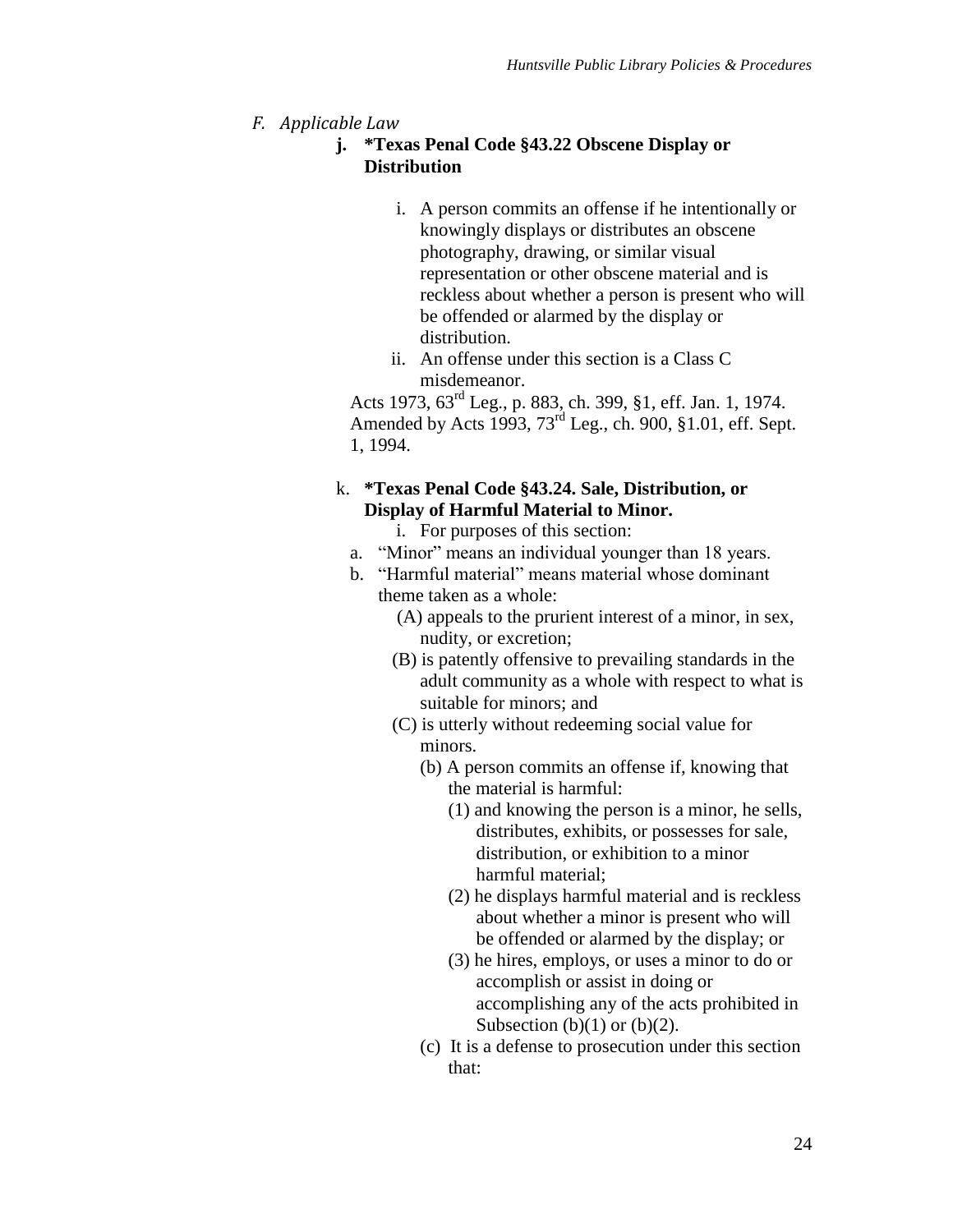- (1) the sale, distribution, or exhibition was by a person having scientific, educational, governmental, or other similar justification; or
- (2) the sale, distribution, or exhibition was to a minor who was accompanied by a consenting parent, guardian, or spouse.
- (d) An offense under this section is a Class A misdemeanor unless it is committed under Subsection (b)(3) in which event it is a felony of the third degree.

Acts 1973, 63<sup>rd</sup> Leg., p. 883, ch. 399, §1, 3ff. Jan. 1, 1974. Amended by Acts 1993, 73rd Leg., ch. 900, §1.01, eff. Sept. 1, 1994.

3. \*\*Copyright Law (Title 17, U.S. Code) prohibits the unauthorized reproduction or distribution of copyrighted materials, except as permitted by the principals of "fair use." Any responsibility for any consequences of copyright infringement lies with the user. The Library expressly disclaims any liability or responsibility for such use.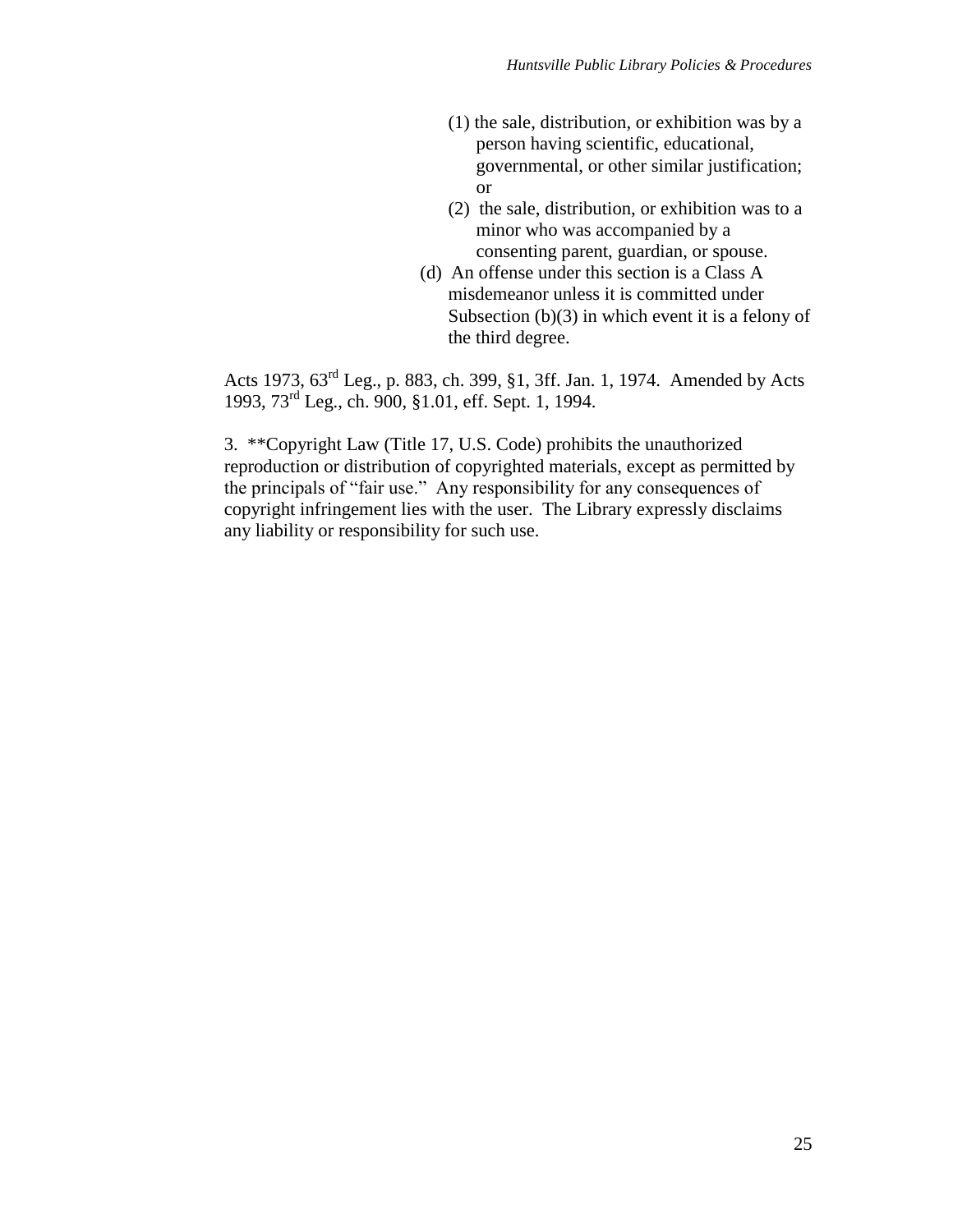# <span id="page-25-0"></span>**5. CUSTOMER BEHAVIOR**

The Huntsville Public Library is a public facility that offers services to all, and all customers should feel especially welcome. The library has the responsibility to provide an environment that is safe and comfortable for every customer who is appropriately using its services and facilities. The purpose of this policy is to ensure those using the library and its resources have a safe, comfortable environment that supports appropriate library services.

#### <span id="page-25-1"></span>*1. General Customer Behavior*

Customers demonstrating disruptive behavior will be given one warning, and will then be required to leave the library if the behavior does not improve. Disruptive behavior includes, but is not limited to, noisy, boisterous actions; inappropriate behavior, including eating outside of the café, drinking from a non-leak-proof container, drinking at a library computer or in the computer lab, smoking, running, or loud talking; misuse of Library property; uncooperative behavior; or actions that deliberately annoy others or prevent the legitimate use of the Library and its resources. Abusive language and behavior toward the staff or other customers will not be tolerated.

Threatening and/or illegal behavior will not be tolerated. If threatening behavior is exhibited by anyone in the library, the Huntsville Police Department will be called immediately. Customers who exhibit threatening behavior requiring police intervention will be issued a restraining order after the second instance and barred from the library and its premises for one year. Customers demonstrating illegal behavior will be issued a restraining order after the first instance and barred from the library for one year.

Personal appliances, such as laptops and tablets, may be used if the noise level is low and use does not interfere with others. Customers using laptops must mute the sound or use headphones. Cell phones must be turned off or switched to a non-audible signal. Customers may speak on cell phones in the library provided they do so in a low, nondisruptive voice. Cell phones may not be used at the front desk.

#### <span id="page-25-2"></span>*2. Children Behavior*

Children and young people are expected to behave in a manner appropriate to a public library setting. Inappropriate behavior includes running, yelling, and all forms of roughhousing. Parents, guardians, or assigned chaperones are responsible for the behavior of their children while in the library.

Children age 12 and under must be accompanied by an adult age 18 or older at all times and in all areas of the library. To accommodate adults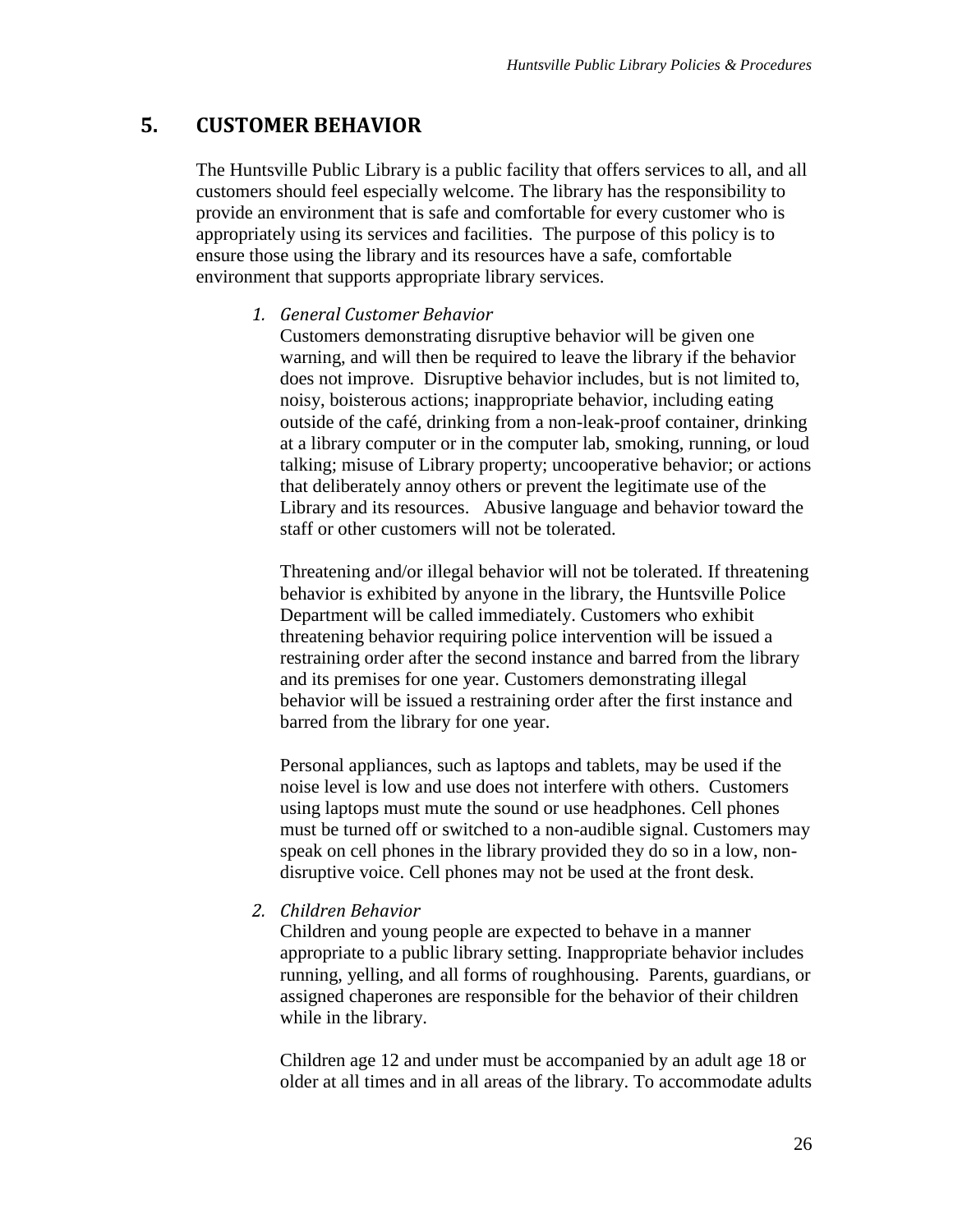with children, computers are available for adults to use in the Children's Room.

Children ages 13 and older who are disruptive will be given one warning, and will then be required to leave the library if the behavior does not improve. Library staff will call the child's parent or guardian to notify him or her. Library staff members do not act in place of the parent.

Children who have not been picked up at closing time will be given the opportunity to call a parent or guardian. In order to provide for the safety and security of the child, children who have not been picked up within fifteen minutes after closing will be left in the care of Huntsville Police. Under no circumstances will staff transport children in a vehicle or accompany them home.

#### <span id="page-26-0"></span>*3. Program Behavior*

Customers attending both library and non-library programs at the library must adhere to the policies outlined in this chapter concerning customer behavior and the supervision of children. Children may not be left unattended during a program at any time in any part of the library. Children or adults who exhibit disruptive behavior during programs will be required to leave the library immediately.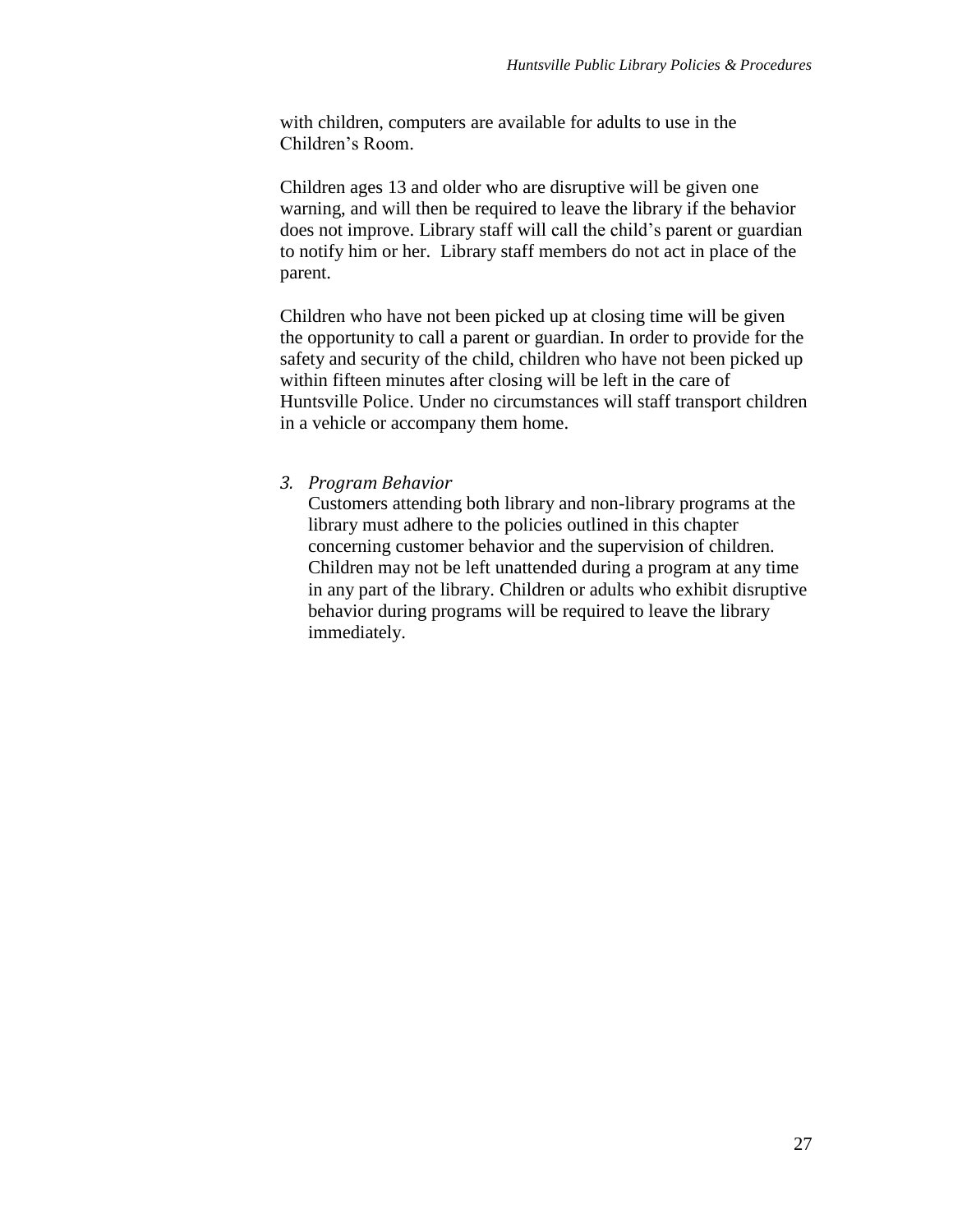# <span id="page-27-1"></span><span id="page-27-0"></span>**6. INTERLIBRARY LOAN**

#### **Policy**

The Interlibrary Loan service provides customers possible access to items not available from Huntsville Public Library; but that may be borrowed through the generosity of other libraries. This policy outlines the responsibilities of our customers as they take advantage of the service. Section 6.02 outlines the responsibilities of libraries wanting to borrow from our collection.

#### 6.01 Borrowing

- <span id="page-27-2"></span>A. Customer Responsibilities
	- 1. Customers making ILL requests must have had a Huntsville Public Library card for 30 days or more and have no fines or overdue materials.
	- 2. Customers are responsible for providing adequate information to Library staff to locate the book(s) or item(s) requested. Information required for most books includes proper spelling of author's first and last name, title and format – print, large print, or audiobook. Some additional information such as publisher or publication date may be required. Staff will accept ILL requests for periodical articles only after all local sources for an article have been exhausted. For such periodical articles, complete citation information must be given, including author, title of article, periodical source, date and/or volume and number, and page numbers. Customers may seek assistance from reference staff if needed.
	- 3. No user may request ILL services for another individual.
	- 4. Users may have no more than five ILL requests active at one time.
	- 5. The Library will contact the customer before placing any ILL requiring a fee.
	- 6. Library staff will notify customers of materials received via phone or email. Connection with an individual or answering machine will service as a legitimate notification.
	- 7. ILL materials should be picked up promptly following notification. Any item not picked up will be returned to the lending institution when it is within 7 days of the due date and the patron will be charged a fine of \$3 per item.
	- 8. Customers are notified of the due date of ILL materials upon pick-up. It is the responsibility of the customer to return these materials to Huntsville Public Library on time.
	- 9. The late fee rate for overdue ILL material is \$1 per item per day plus any fees assessed by the lending library. When applicable, the customer may call three to five days before the due date to request a renewal during which time the late fee will not be charged; however, renewals are NOT guaranteed for any item.
	- 10. ILL fees are the responsibility of the borrower.
	- 11. Huntsville Public Library reserves the right to restrict the use of certain ILL items to in-Library use only.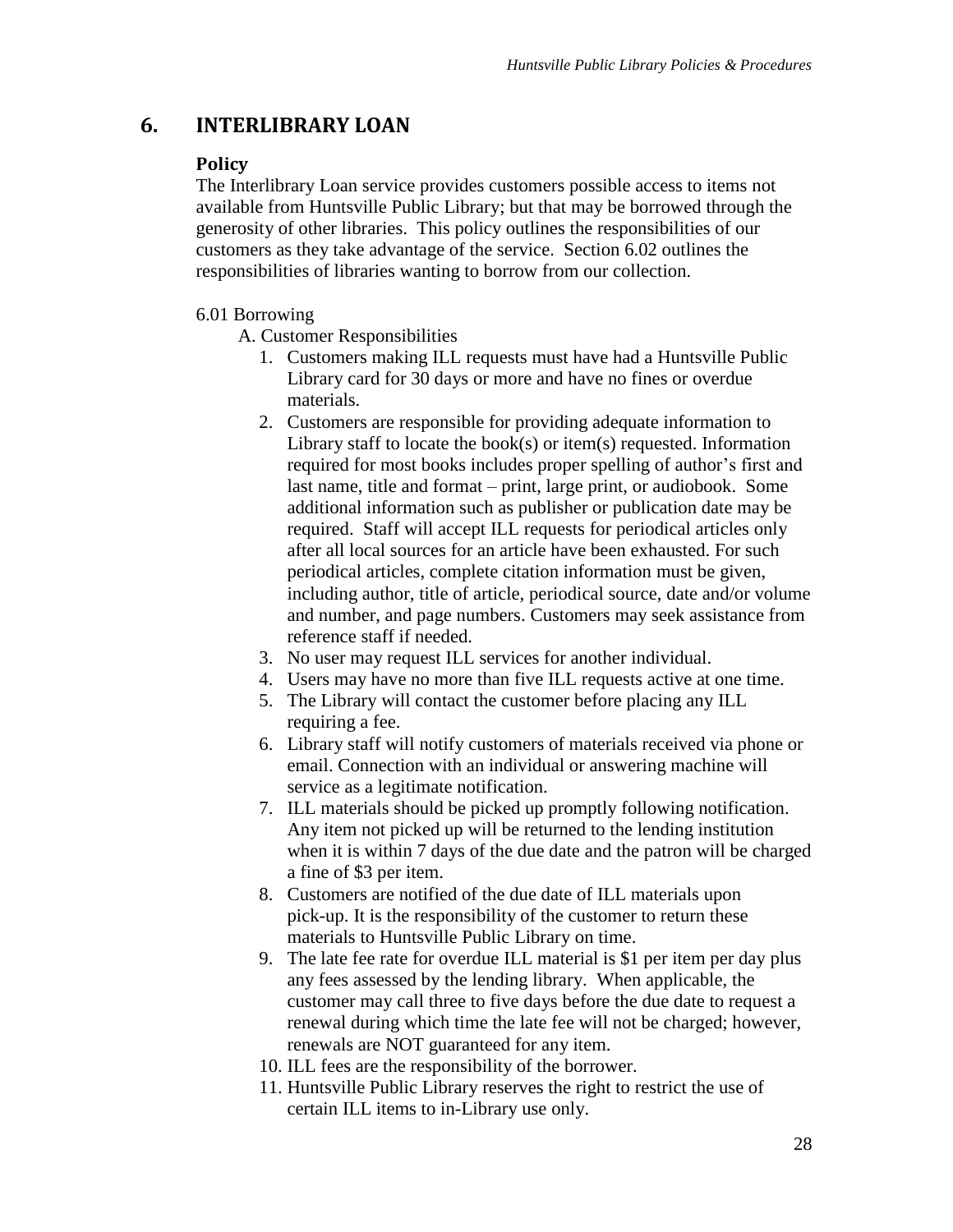- <span id="page-28-0"></span>B. Loss of Privileges May Occur If:
	- 1. The borrower, more than once, is late in returning an ILL item.
	- 2. The borrower, more than once, returns a damaged item.
	- 3. The borrower, more than once, loses an ILL item.
	- 4. The borrower does not pay for all ILL related fines and fees; which may include replacement costs for lost or damaged items, overdue fees.
	- 5. The borrower, more than once, failed to pick up requested items.
	- 6. The borrower has committed any combination of these offenses.
- <span id="page-28-1"></span>C. Items Not Applicable for ILL Include the Following:
	- 1. Materials owned by the Huntsville Public Library, unless the items are presumed missing or lost. Special circumstances will be considered with final decisions made on a case by case basis by Library supervisory staff.
	- 2. Items that cannot be shipped via TExpress.
	- 3. Entertainment videos and DVDs.
	- 4. Music CDs.
	- 5. Items published within the last six months.
	- 6. Rare books or other rare materials.

#### 6.02 Lending

- A. Lending Stipulations
	- 1. ILL requests will be accepted from Texas libraries only.
	- 2. Items will be shipped via TExpress only.
	- 3. The lending period will be four weeks after the borrowing library has received the material.
	- 4. Renewals are not allowed.
- B. Fees
	- 1. Borrowing libraries will be invoiced for any lost or damaged item. Items will be considered lost if not returned within 60 days of the due date.
	- 2. No processing fees will be charged.
	- 3. Invoiced items will be Net 60 account.
- C. Items Not Available for Borrowing Include, but Are Not Limited to, the Following:
	- 1. Genealogy materials
	- 2. Reference or rare materials
	- 3. High demand materials including audiovisual materials.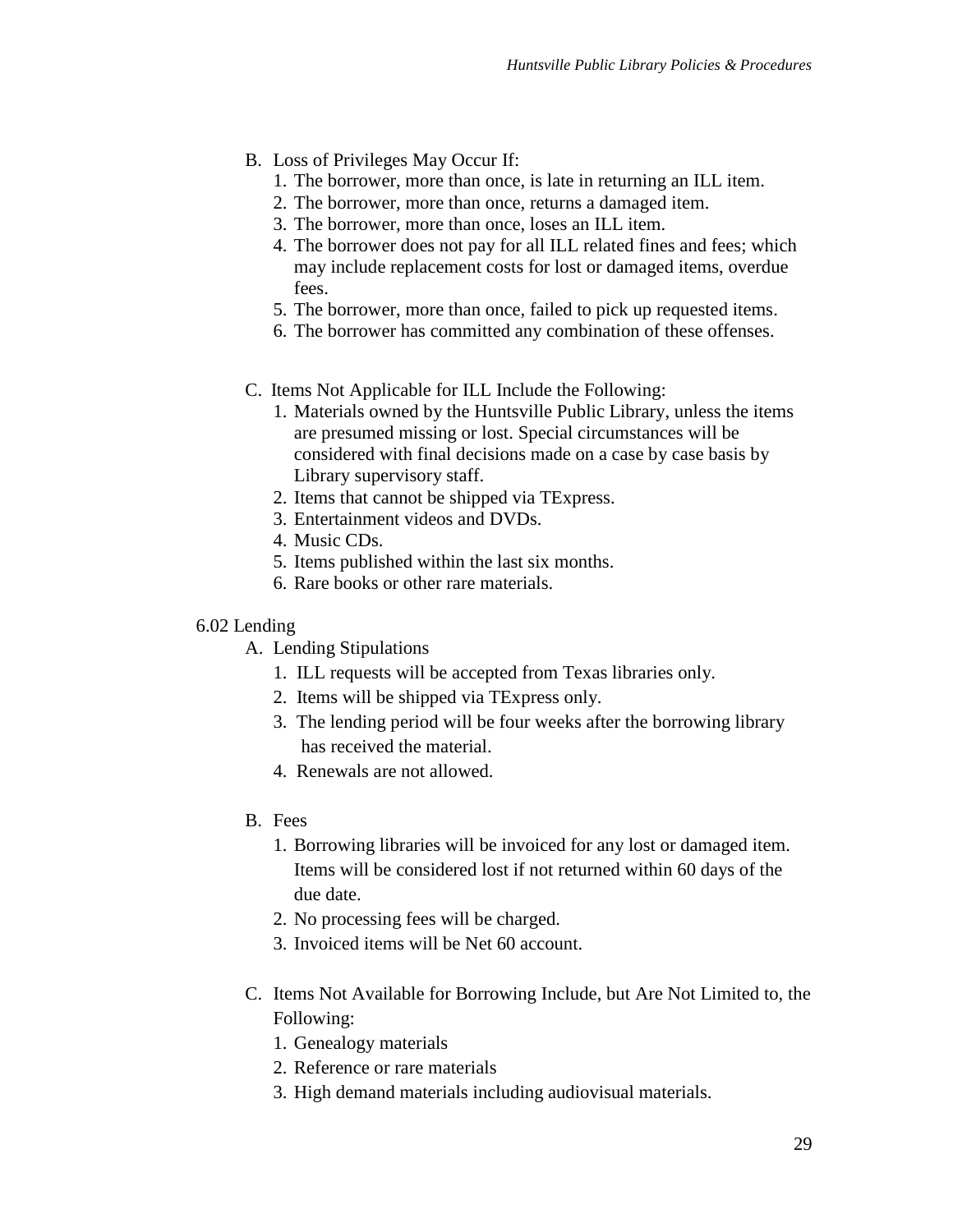- 4. Materials deemed too costly
- 5. Materials that have been in the library's collection less than one year
- 6. Serial publications
- 7. E-books or other E-materials
- D. Copy Requests
	- 1. Paper copies will be provided for 15 cents per page. Electronic copies will be provided at no charge.
	- 2. An invoice will accompany copies.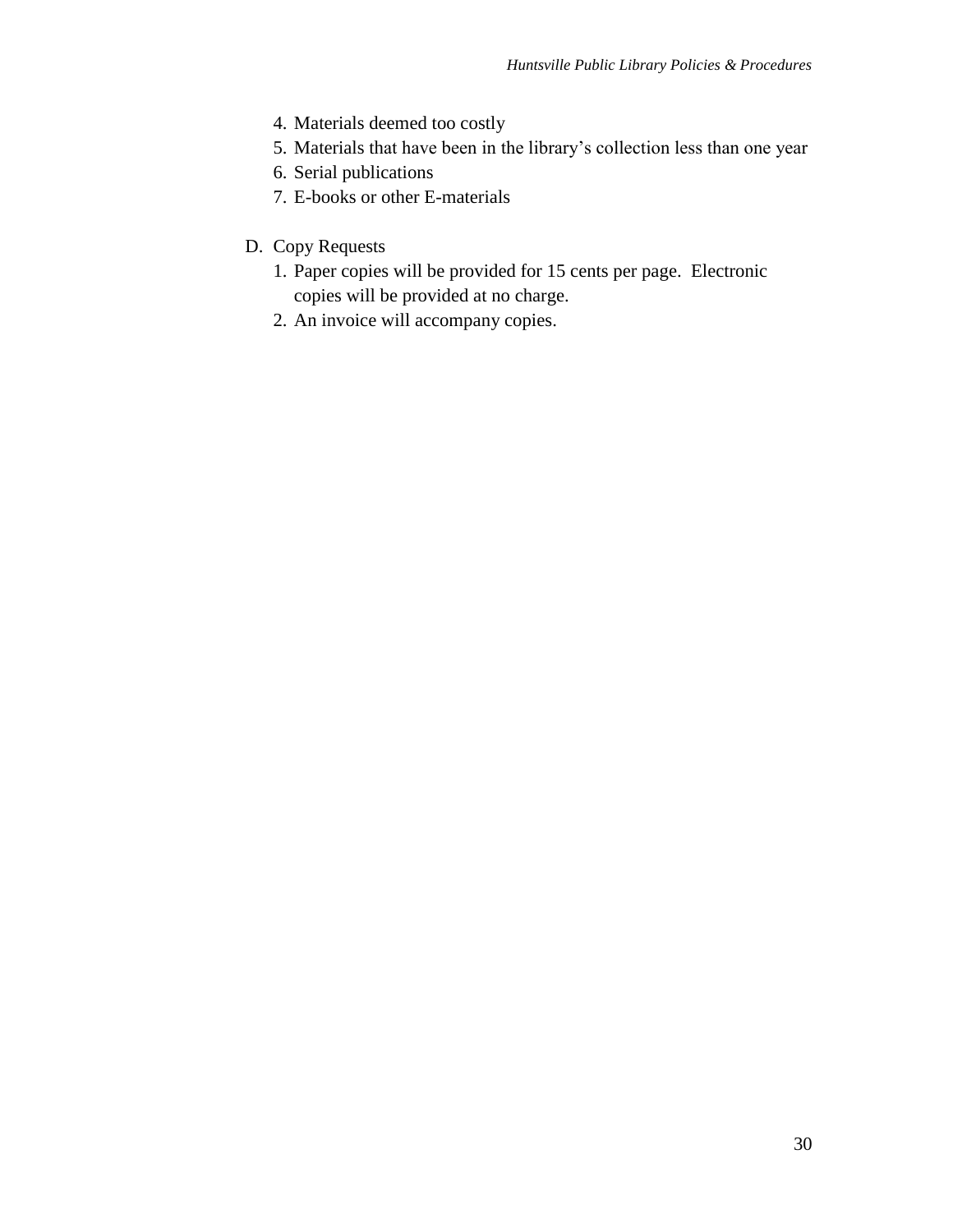# <span id="page-30-1"></span><span id="page-30-0"></span>**7. ROOM RENTAL**

#### **Purpose**

The meeting rooms of the Huntsville Public Library may be used by the general public. The primary purpose of the meeting rooms is for programs presented by the library or library-related organizations. When not required for the use of the library or library-related organizations, groups are encouraged and welcome to use the room subject to the policies outlined below.

# <span id="page-30-3"></span><span id="page-30-2"></span>**7.01 Policy Applicable to All Meeting Rooms**

## *A. Rules and Regulations*

- 1. The meeting rooms may be used for community activities appropriate for a public library building. The City Librarian and/or the Library Services Coordinator will make this determination. The rooms may be reserved for book sales or other fundraising events, the proceeds of which will go to the direct benefit of the library.
- 2. No money may be collected on the library premises with the exception of dues for the Library Friends group and other auxiliary groups, the proceeds of which go to the direct benefit of the library.
- 3. The library reserves the right to charge for the use of the meeting rooms. Please see the fee schedule in section 7.05.
- 4. Use of the library's meetings rooms does not constitute endorsement by the City or the Library of any points of view expressed by the group. No advertisements or announcements implying such endorsement will be permitted. The library's phone number may not be used by any non-library related group.
- 5. Library staff will not handle reservations or incoming phone calls for any non-library related group. Individuals and organizations renting the rooms may use the provided phones in the rooms to make outgoing local calls only.
- 6. The library sells pens for 50 cents each and copy paper for 5 cents per page at the circulation desk. No other supplies are available. The renting group or individual must provide all supplies required.
- 7. Attendance at meetings is limited to the seating capacity specified by the fire marshal. These numbers are outlined in the following sections. For statistical purposes, the number of people attending must be reported to library staff.
- 8. The meeting room must be set up by the group making the reservation and returned to its original condition by the end of the reservation period. Chairs and tables available in the meeting rooms must be set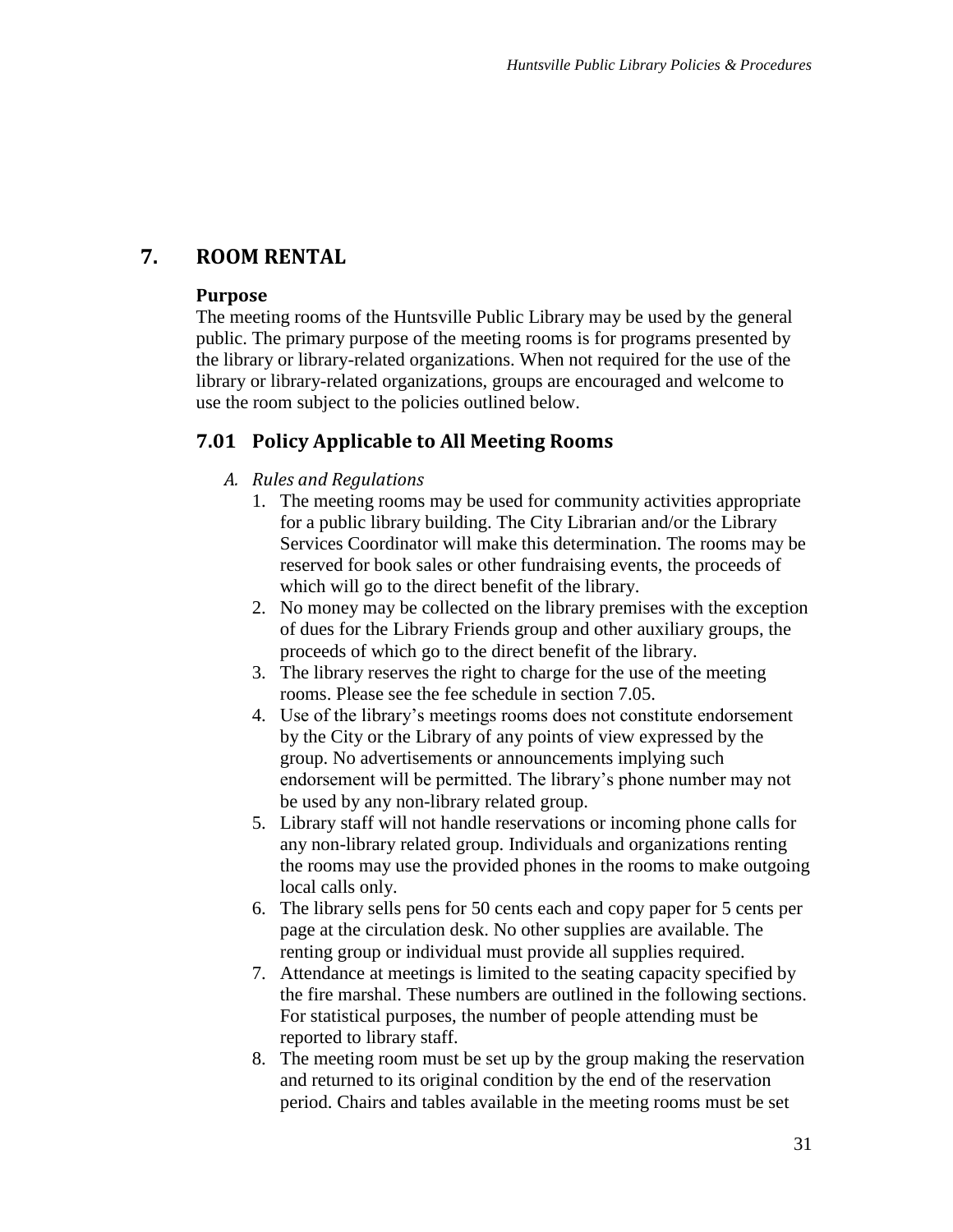up and put away by each group using the rooms. No additional furniture other than that available in the meeting rooms will be provided unless prior arrangements have been made. All trash must be carried out and dumped into the trash can outside of the library near the drive-thru on  $14<sup>th</sup>$  Street. The trash cans must be returned to their original location and fresh liners put in them.

- 9. The length of time needed for each meeting should include time for setting up the meeting room and putting it back in order (including cleaning) at the end of the meeting. If the meeting extends beyond the scheduled time, library staff will request that the meeting be adjourned. Portions of the deposit may be withheld if the meeting goes past the time allotted. See the fee schedule in section 7.05.
- 10. Four foot wide aisles must be maintained on each side and down the middle of each seating arrangement to provide clear access to exits in case of emergency.
- 11. Equipment, supplies, or personal belongings cannot be stored or left in the library before or after use.
- 12. The library is not responsible for lost or damaged items.
- 13. Items may not be affixed to the meeting room walls in any way.
- 14. Smoking is not allowed in the library or on library grounds. Alcoholic beverages may not be dispensed or consumed in any part of the library or library property. The individual making the reservation, as well as the membership of the group as a whole, agrees to comply with all applicable federal, state, county, and city ordinances, rules, and regulations now in force or which may hereafter be enacted or promulgated.
- 15. The individual making the reservation, as well as the membership of the group as a whole, will be held responsible for any and all damage incurred as a result of the use of the facilities.
- 16. Permission to use the library meeting rooms may be withheld from groups whose members or invitees damage the room, carpet, equipment, or furniture or fail to comply with the rules and regulations. Individuals causing disturbances during meetings, including those who are causing excessive noise not conducive to a library setting, will be asked to leave without a refund of the rental fee.
- 17. The Community Room may be used outside of operating hours with additional restrictions (see Section 7.02). All other meeting rooms must be used during times the library is open to the public.
- 18. Children under the age of 13 must be accompanied at all times by an adult.
- 19. All minors' functions and activities must be chaperoned by at least one responsible individual 21 years of age or older (for every five minors).
- 20. The individual making the reservation, as well as the membership of the group as a whole, agree to indemnify and hold the City of Huntsville harmless from and against any and all losses, expenses, demands, and claims made against the city arising in any manner from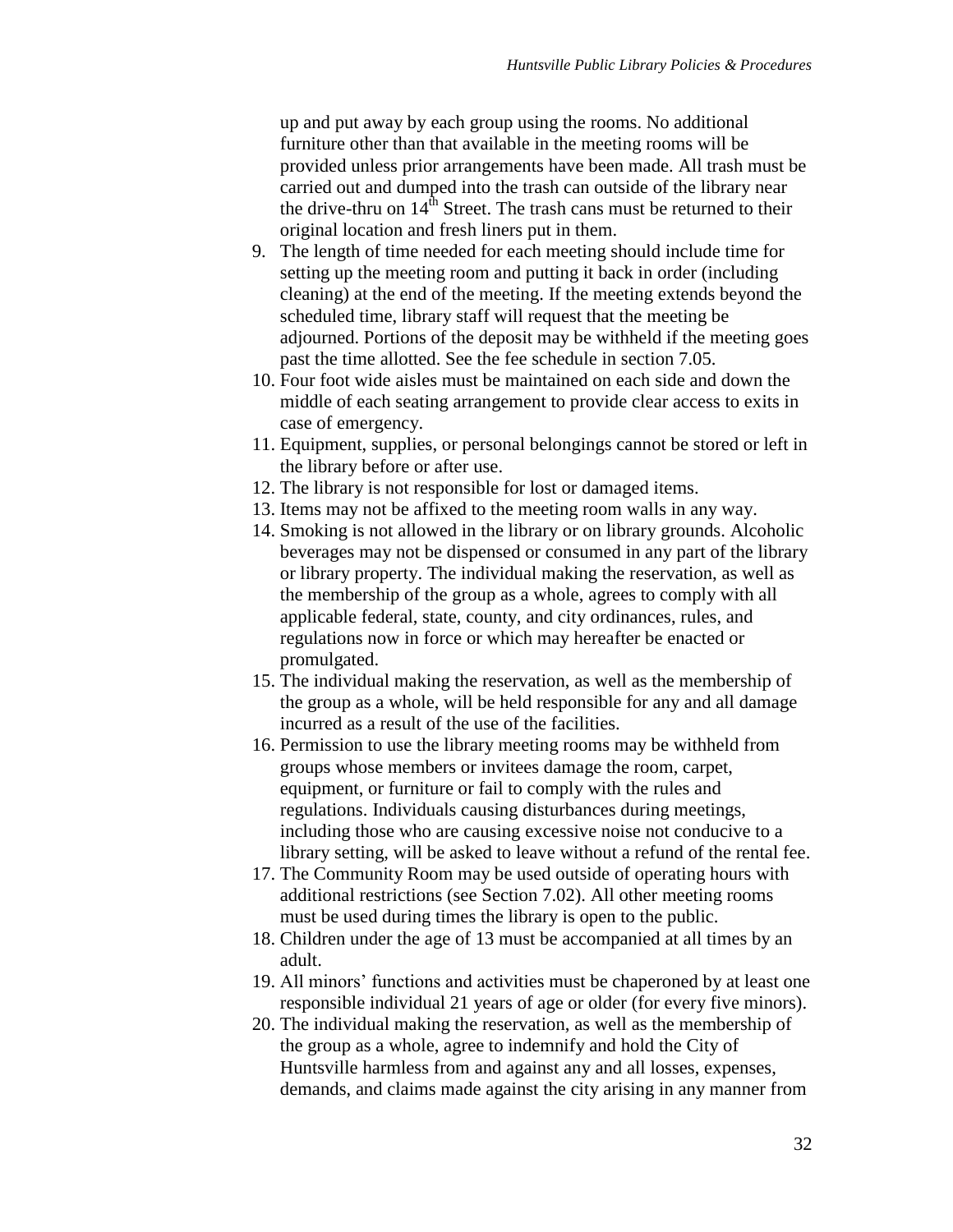such group's use of the library facilities, whether such losses, expense, demand, or claim made against the City of Huntsville is caused by the city's negligence or not.

- 21. Use of the meeting room by any group signifies acceptance of the terms of this policy.
- <span id="page-32-0"></span>*B. Reservations*
	- 1. Library-related functions are given first priority. Other requests will be considered on a first-come, first-served basis, but all previous approvals may be cancelled at any time. If the room is needed on an emergency basis for official city business or library programming, the reservation will be cancelled and may be rescheduled at the group's request.
	- 2. Requests for the use of the meeting rooms may be made by completing Meeting Room Reservation Agreement form. Submission of an application does not mean that the room is automatically reserved. Contact the Library Services Coordinator to confirm the reservation after submitting the application. The reservation is not considered active until the room fees and deposit have been received and cleared by the library, which may take up to ten business days.
	- 3. The application must be submitted to the library at least two weeks, but no more than two months, in advance of the date requested. If a group or individual wishes to reserve a meeting room fewer than two weeks ahead of time, the deposit must be paid in cash.
	- 4. Reservations for the meeting rooms may not exceed two meetings per month. Exceptions to this rule may be authorized by the City Librarian or Library Services Coordinator.
	- 5. Reservations are not automatically renewable.
	- 6. Groups holding reservations are requested to notify the library of any cancellation three (3) days before the date in order to free the room for other groups.
	- 7. Failure to comply with any of these rules may result in refusal by the library to allow future meetings by the offending group or individual.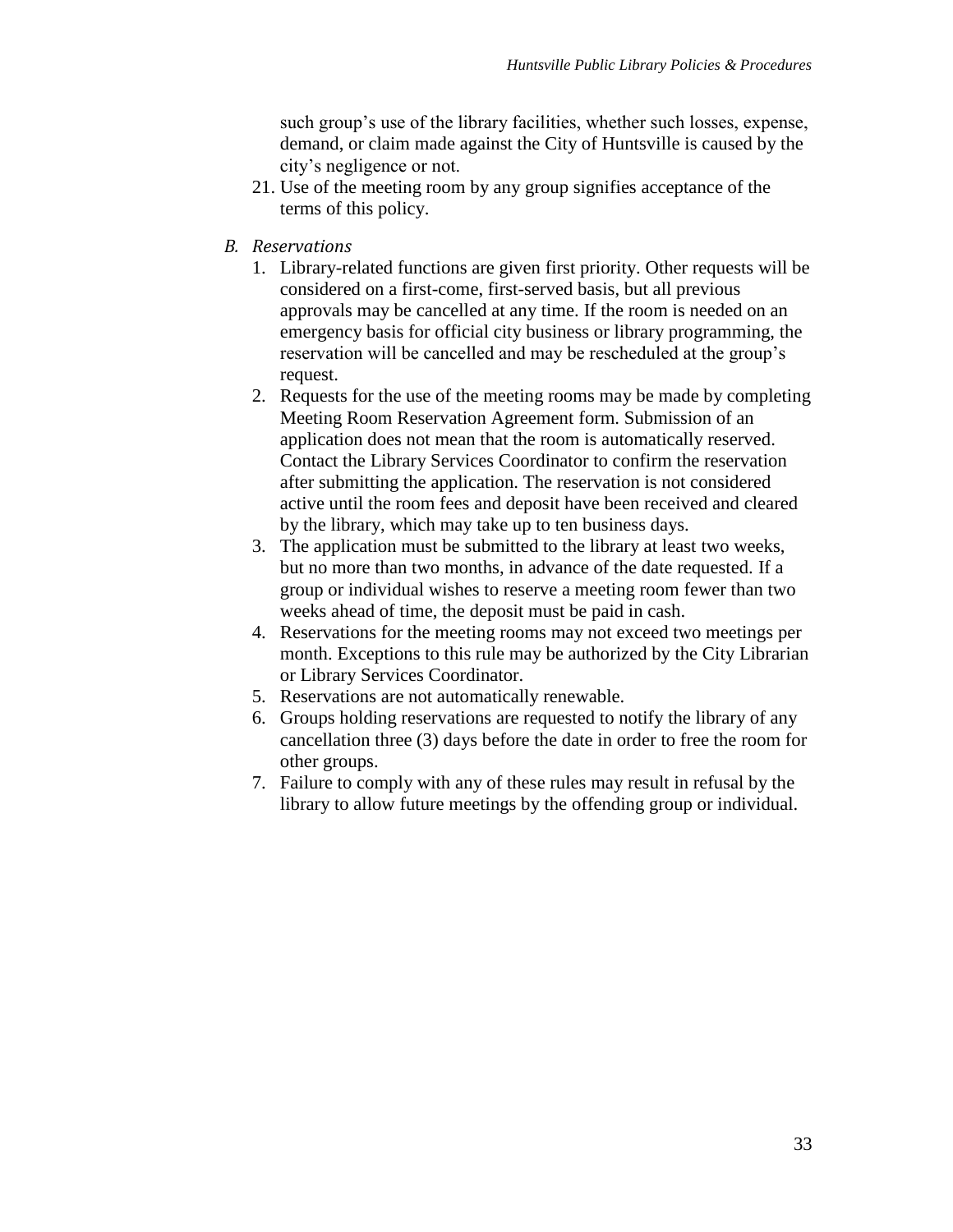# <span id="page-33-1"></span><span id="page-33-0"></span>**7.02 Community Room**

- *A. Specifications*
	- 1. Dimensions:  $1,872 \text{ ft}^2$
	- 2. Hours: 7:00 AM 10:00 PM, 7 days per week
	- 3. Furnishings: 250 chairs, 10 tables
	- 4. Available Equipment: projector (can be connected to a personal laptop), sound system, microphone, Blu-Ray player, 55" television, catering kitchen with refrigerator, sink, and microwave
	- 5. Capacity: 250
- <span id="page-33-2"></span>*B. Policy*
	- 1. To use the community room's AV equipment, a brief half-hour class on the proper use of the equipment must be taken prior to the reservation period. These classes can be scheduled through the Library Services Technician – Technology Coordinator. The class need only be taken once per individual or group, regardless of how many times the individual or group reserves the room.
	- 2. Use of the kitchen is included in the rental of the room. It is a catering kitchen meant for heating or re-heating of food, not full meal preparation. The kitchen includes a refrigerator, microwave, a double sink, and a countertop. The kitchen must be cleaned and returned to its original condition if used. Trash must be emptied.
	- 3. Reservations may be made for the Community Room on official City holidays when the library is closed and before or after the library's normal business hours provided a Library staff member is available to provide security for the building. If a Library staff member is unavailable to provide security on the date requested, the reservation will not be made.
	- 4. Reservations may never be made for the Community Room on any weekend adjacent to an official City holiday.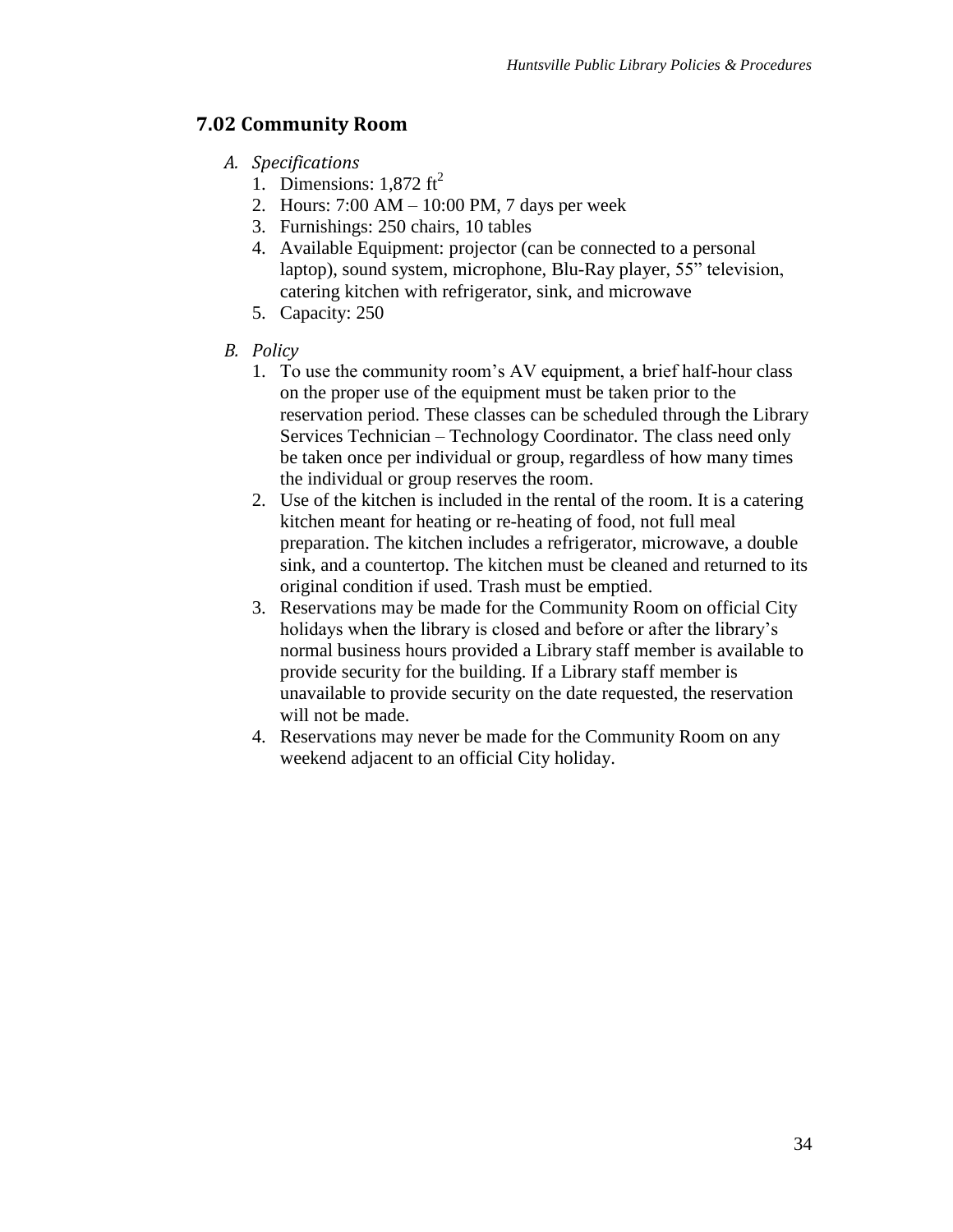# <span id="page-34-1"></span><span id="page-34-0"></span>**7.03 Board Room**

- *A. Specifications*
	- 1. Dimensions:  $312 \text{ ft}^2$
	- 2. Hours: Normal operating hours of the library
	- 3. Furnishings: 1 table, 16 chairs
	- 4. Available Equipment: wall-mounted television screen (can be connected to a personal laptop), DVD player, and telephone.
	- 5. Capacity: 16
- <span id="page-34-2"></span>*B. Policy*

The Board Room is suitable for light refreshments or boxed lunches. More extensive catering must be reserved for the Community Room. Please see section 7.01 for all additional applicable policies.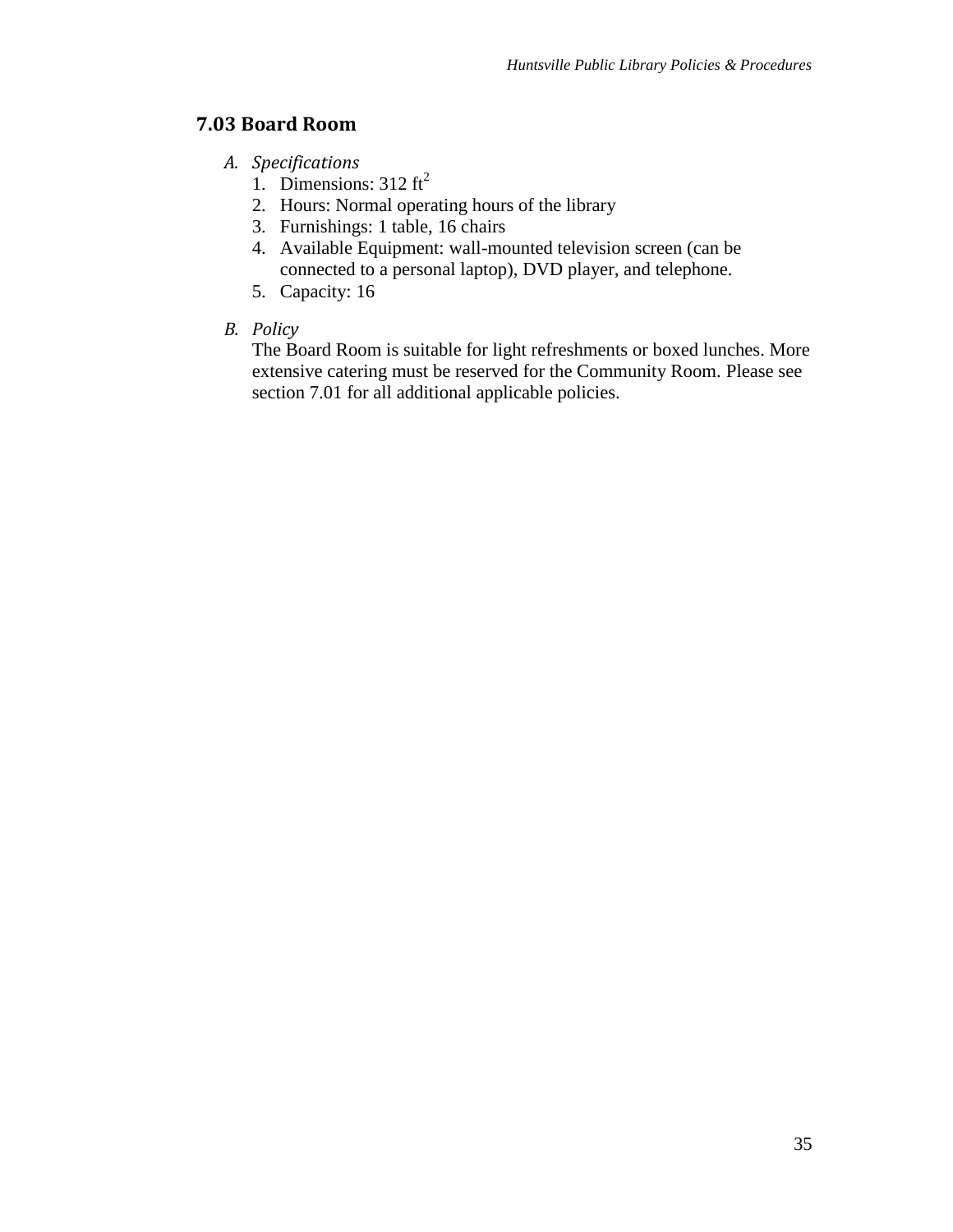# <span id="page-35-1"></span><span id="page-35-0"></span>**7.04 Study Rooms**

- *A. Specifications*
	- 1. Dimensions: 2 rooms,  $80 \text{ ft}^2$  each
	- 2. Hours: Normal operating hours of the library
	- 3. Furnishings: 1 table, 4 chairs
	- 4. Available equipment: None
	- 5. Capacity: 4
- <span id="page-35-2"></span>*B. Policy*
	- 1. Reservations are suggested for the study rooms, but are not required. If no reservation has been made for the rooms, they may be used on a first-come, first-served basis.
	- 2. Each study room may be used for up to two hours per day by a single group or individual. If another group or individual is waiting to use the room and the previous group or individual's time has run past two hours, they will be asked to cede the room to the next person.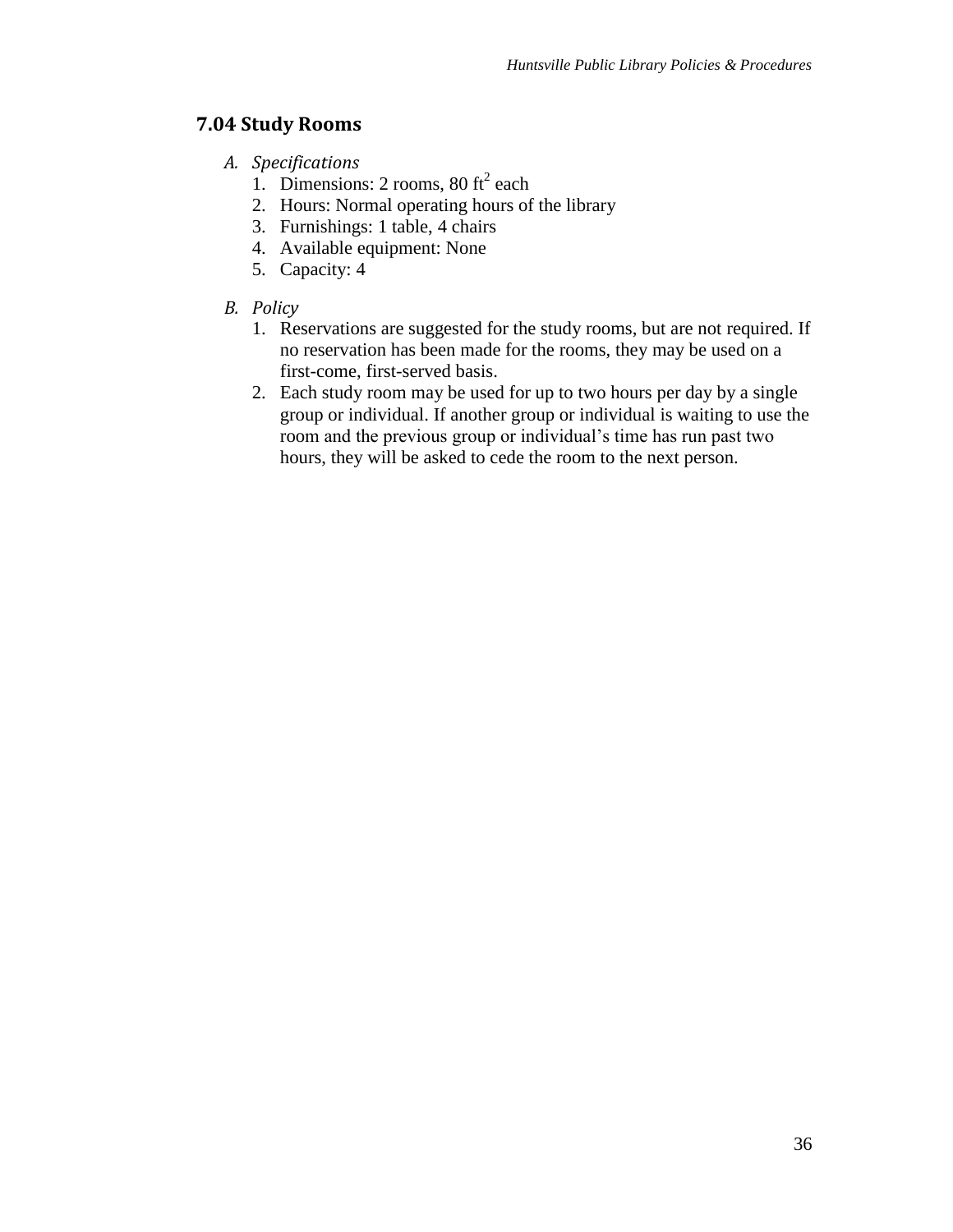# <span id="page-36-1"></span><span id="page-36-0"></span>**7.05 Fee Schedule**

- *A. Community Room*
	- 1. For-profit groups outside Walker County: \$150 for the first hour, \$50 each subsequent hour
	- 2. For-profit groups within Walker County: \$100 for the first hour, \$50 each subsequent hour
	- 3. Other groups or individuals outside Walker County: \$25/hour
	- 4. Other groups or individuals within Walker County: Deposit only
	- 5. After-hours surcharge (applicable to all groups): additional \$30/hour
	- 6. Per City Ordinance, AV equipment rental fee is \$20/day.
	- 7. Deposit: \$150

# <span id="page-36-2"></span>*B. Board Room*

- 1. For-profit groups outside Walker County: \$150 for the first hour; \$50 each subsequent hour
- 2. For-profit groups within Walker County: \$100 for the first hour; \$50 each subsequent hour
- 3. Other groups or individuals outside Walker County: \$25/hour
- 4. Other groups or individuals within Walker County: Deposit only.
- 5. Per City Ordinance, AV equipment rental fee is \$20/day.
- 6. Deposit: \$150

# <span id="page-36-3"></span>*C. Study Rooms*

- 1. All groups and individuals: no charge
- 2. Deposit: no deposit required

# <span id="page-36-4"></span>*D. Deposit Withholdings*

In order to receive a full refund of the room rental deposit, the organization or individual renting the room must clean it and return it to its original condition. This includes, but is not limited to, wiping down all table and furniture surfaces, throwing away all trash, taking trash bags to the outdoor trash can, cleaning any spills that occur, wiping down kitchen sinks and counters, and returning all furniture to its original position. This is not an exhaustive list.

All or portions of the group or individual's deposit may be withheld in the event of damages or other events. If the damage exceeds the amount of the initial deposit, the group or individual will be billed. The room will be inspected before the renter's deposit is returned, which may take several business days.

- 1. Damage to any aspect of the room, furniture, or equipment: actual cost to repair
- 2. Occupying room past reservation time: \$15/quarter hour
- 3. No call no show: \$50
- 4. Room not cleaned and/or returned to original state: \$50
- 5. Failure to return key card: \$50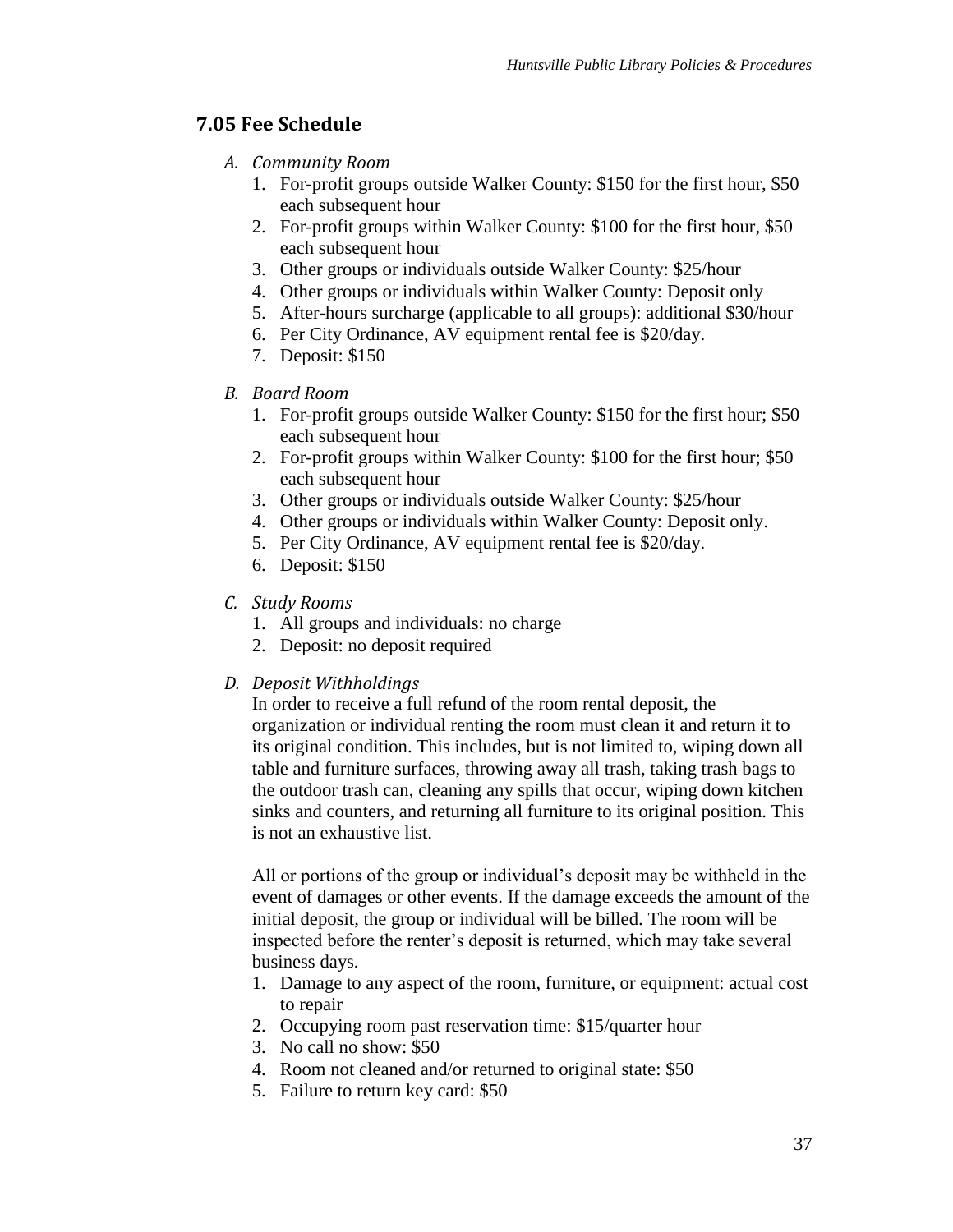*Huntsville Public Library Policies & Procedures*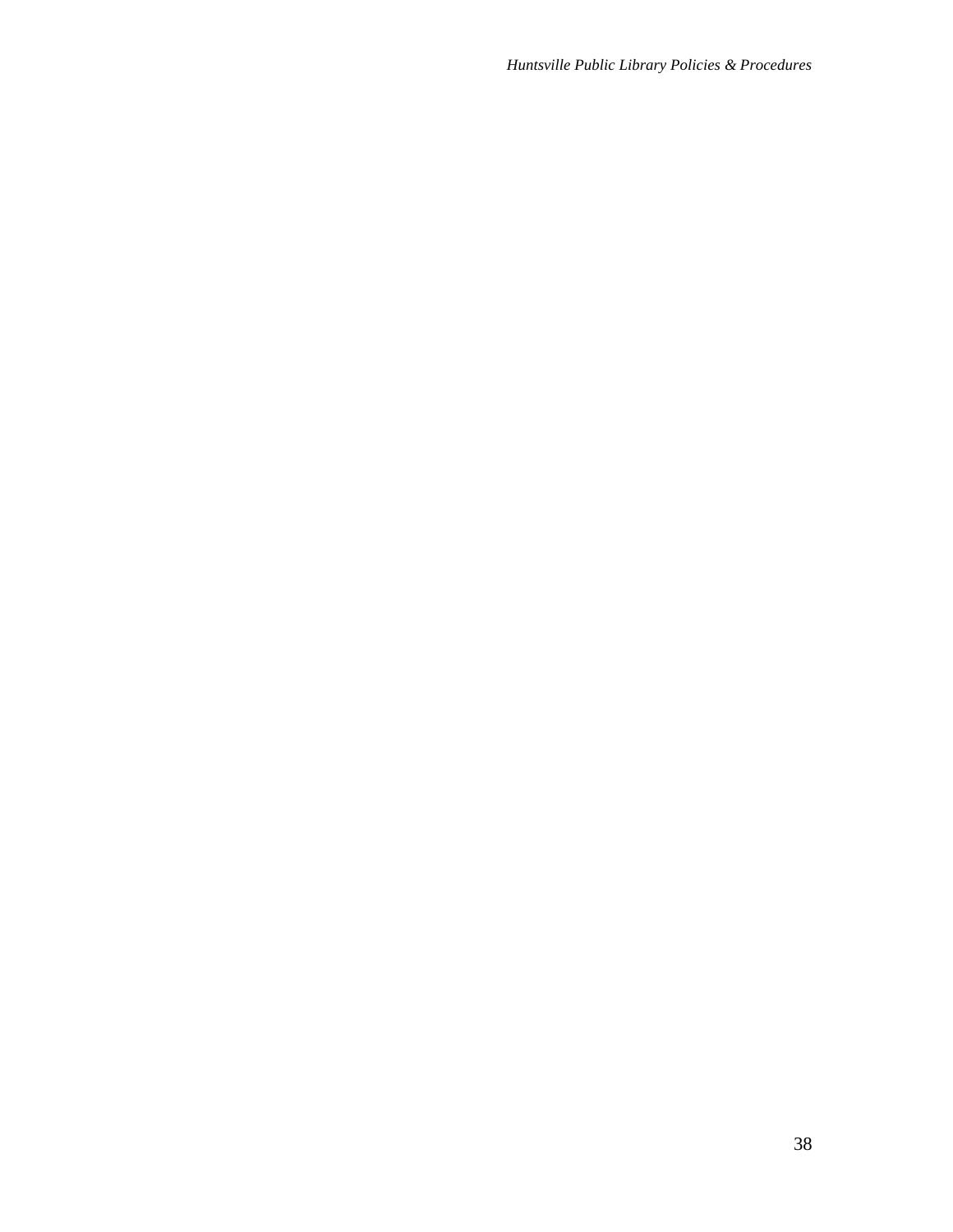# <span id="page-38-1"></span><span id="page-38-0"></span>**8. CHILDREN'S ROOM POLICY**

#### **Purpose**

The Dr. Harley and Marjorie Rex Children's Room provides resources for children to help turn them into lifelong learners and library users. The purpose of this policy is to outline acceptable use of the Children's Room and its resources and to ensure that the Children's Room is a welcoming, safe place for all children who use it.

# <span id="page-38-3"></span><span id="page-38-2"></span>**Policy**

# *A. Child Safety in the Children's Room*

- 1. All children age 12 and under must be accompanied by a responsible adult age 18 or older when using the Children's Room. The responsible adult must remain with the child in the room at all times.
- 2. It is the parent or guardian's responsibility to supervise children. Library staff do not act in place of the parent or guardian and are not responsible for the care of unsupervised children.
- 3. The Children's Room is reserved for the use of children. Adults unaccompanied by a child may use the Children's Room only if they are looking for materials to check out and must leave the room once they have located the items. Adults unaccompanied by a child may not use the Children's Room to lounge. Any adult found in the Children's Room not supervising a child or browsing for materials to check out will be asked to leave immediately.
- 4. Customers on the sex offender registry are not permitted to enter the Children's Room.
- 5. While all computers are filtered, the technology is imperfect. It is the responsibility of the parent or guardian to supervise children's access to materials on the Internet. Library staff are not responsible for monitoring children's use of the Internet.
- 6. Children must conduct themselves at all times in a manner appropriate to a library setting. Running, roughhousing, loud noise, inappropriate conduct with the furniture or toys (such as pushing or climbing) or other disruptive, damaging, and/or dangerous behavior is not acceptable. It is the responsibility of the parent or guardian to supervise children's behavior in the library. Library staff are not responsible for monitoring children.
- 7. All other behavior rules outlined in Chapter 5 apply.

## <span id="page-38-4"></span>*B. Adults in the Children's Room*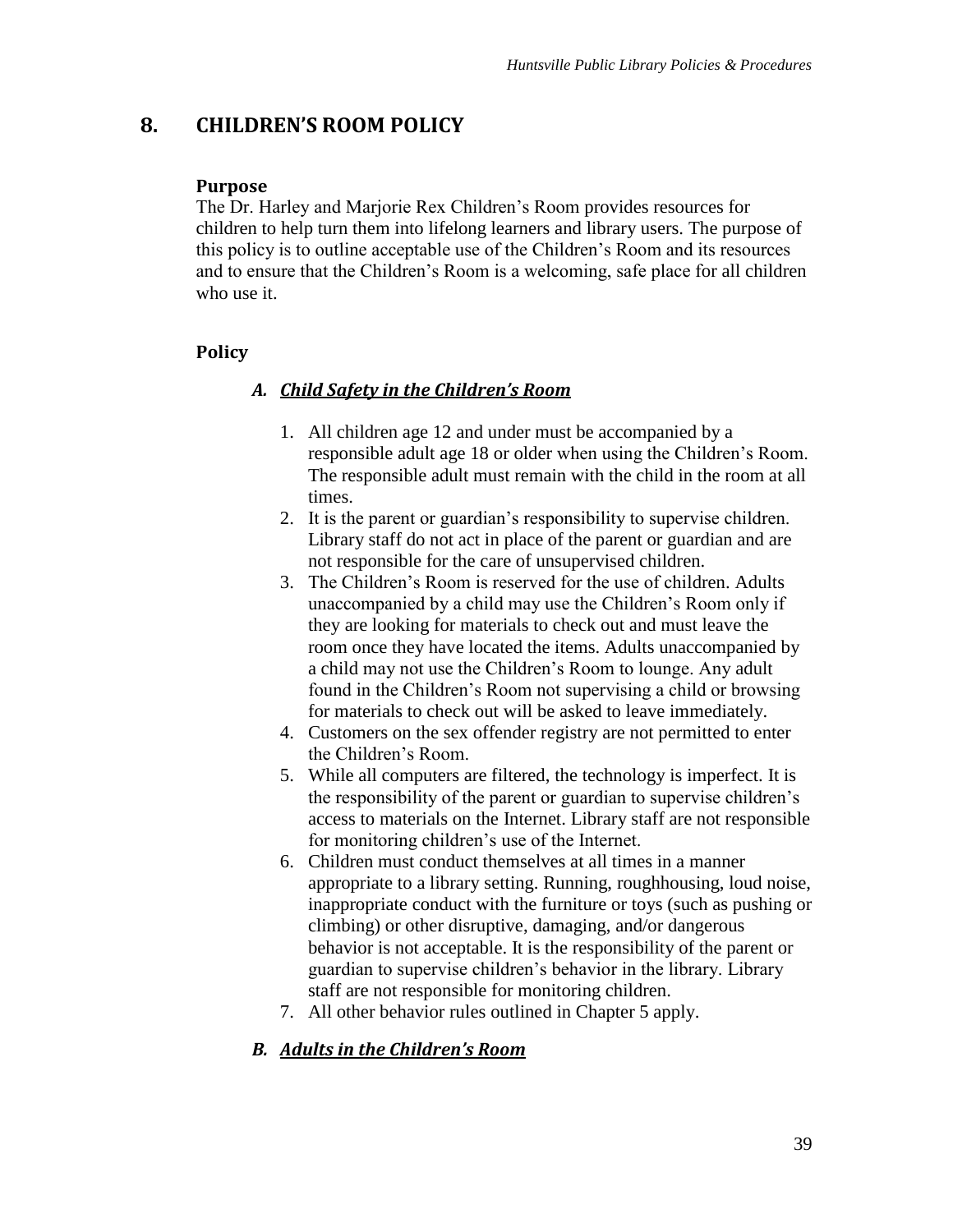- 1. The use of the children's computers is restricted to children age 14 and under. Adults wishing to use a computer while supervising a child in the Children's Room may use the desktop designated for adult use or check out a laptop, provided he/she meets the criteria to do so.
- 2. An adult wishing to check out a laptop who is unaccompanied by a child may enter the Children's Room to check out the laptop, then must take the laptop to another part of the building.
- 3. An adult supervising a child in the Children's Room may bring materials from other areas of the library, such as a book from the adult reading room, into the Children's Room.

# <span id="page-39-0"></span>*C. SMART Table*

The SMART Table is an interactive educational tool used to help children develop valuable skills, including mathematics, vocabulary, geography, sorting and matching, literacy, art, and more.

- 1. Who May Use the SMART Table
	- a. The table is open for use by children ages 3 to 12. If no children are waiting to use the table, adult caregivers may play with their children. All children using the SMART Table must be accompanied by at least one adult.
	- b. To prevent overcrowding and ensure an equal playing experience for all customers, no more than four users will be allowed for simultaneous play.
	- c. If there is a wait for the table, each child is limited to a half hour of use per day.
- 2. Conduct at the SMART Table
	- a. The table must be operated with fingers only. Using pens, pencils, or other sharp objects may lead to permanent damage of the viewing screen.
	- b. No chairs are allowed in close proximity to the table.
	- c. Customers may not climb, lay, lean, or hang on the table.
	- d. Shouting or yelling near the table is prohibited.
	- e. Any technical issues with the table should be referred to library staff. Customers should not attempt to fix any problems on their own.
	- f. All customers must be courteous to others using the table.
	- g. No food or drink is allowed at the SMART Table.
	- h. Customers who violate the policy will be issued a warning for the first incidence. Second time offenders will be banned from using the SMART Table for the remainder of the day. Flagrant and frequent offenders will have their SMART Table privileges permanently revoked.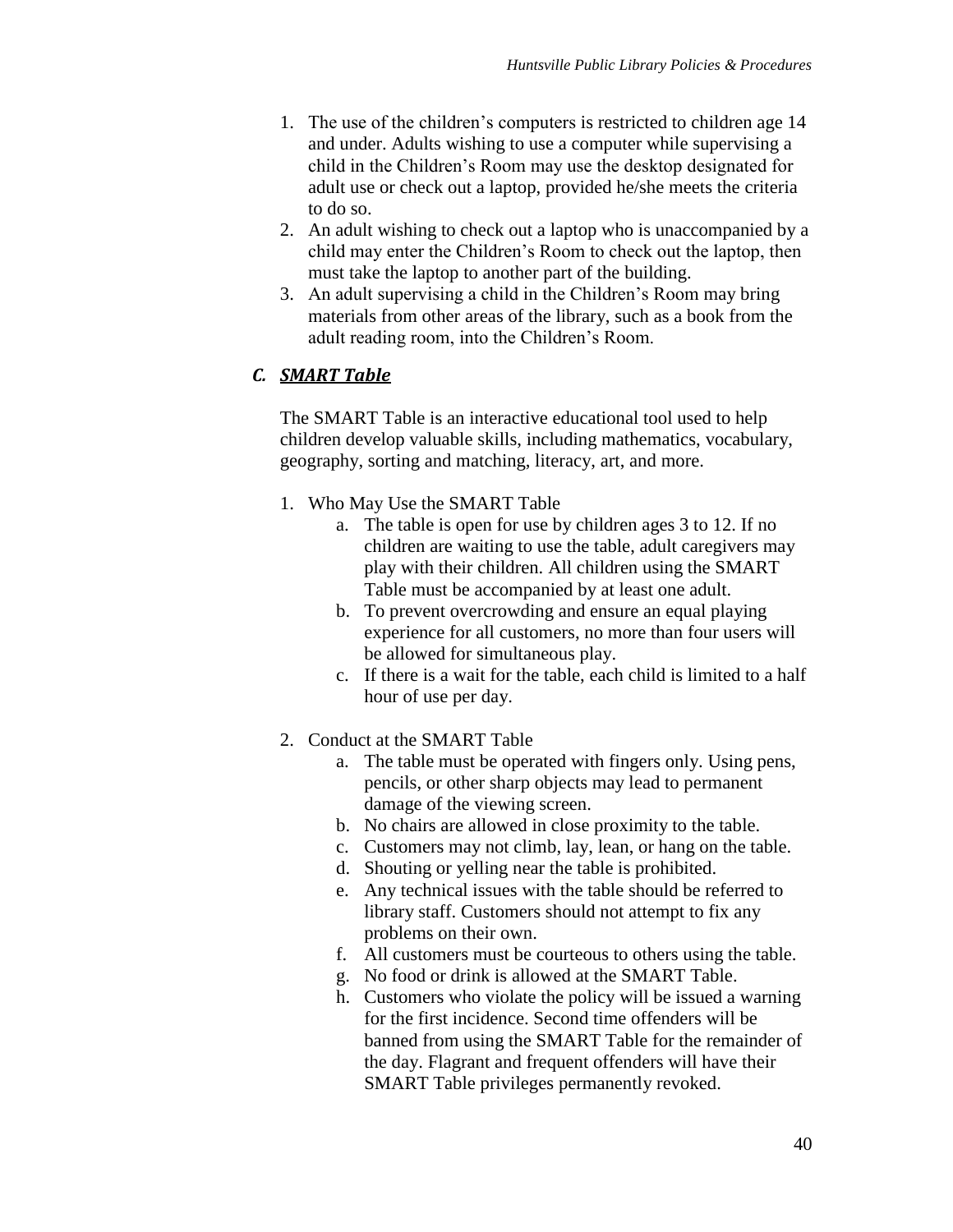3. Hours of Operation

Because the SMART Table can overheat if left on for prolonged periods of time, it will only be available for use during the following designated hours.

- a. Monday, Tuesday, Thursday
	- i. Use is allowed before 2:00 PM upon request
	- ii. Open use from 3:00-5:30 PM
	- iii. Use is prohibited from 2:00-2:59 PM.
- b. Wednesday
	- i. Open use from 3:00-5:30 PM
	- ii. Use is prohibited from 9:00 AM 12:00 PM and 2:00-2:59 PM.
- c. Friday
	- i. Use is allowed before 2:00 PM upon request.
	- ii. Open use from 3:00-4:30 PM
	- iii. Use is prohibited from 2:00-2:59 PM.
- d. Saturday
	- i. Open use from 12:00-3:30 PM.
- e. Summer Hours
	- i. During the summer, an additional block of open use is allowed from 11:00-1:30 PM on Mondays, Tuesdays, Thursdays, and Fridays only.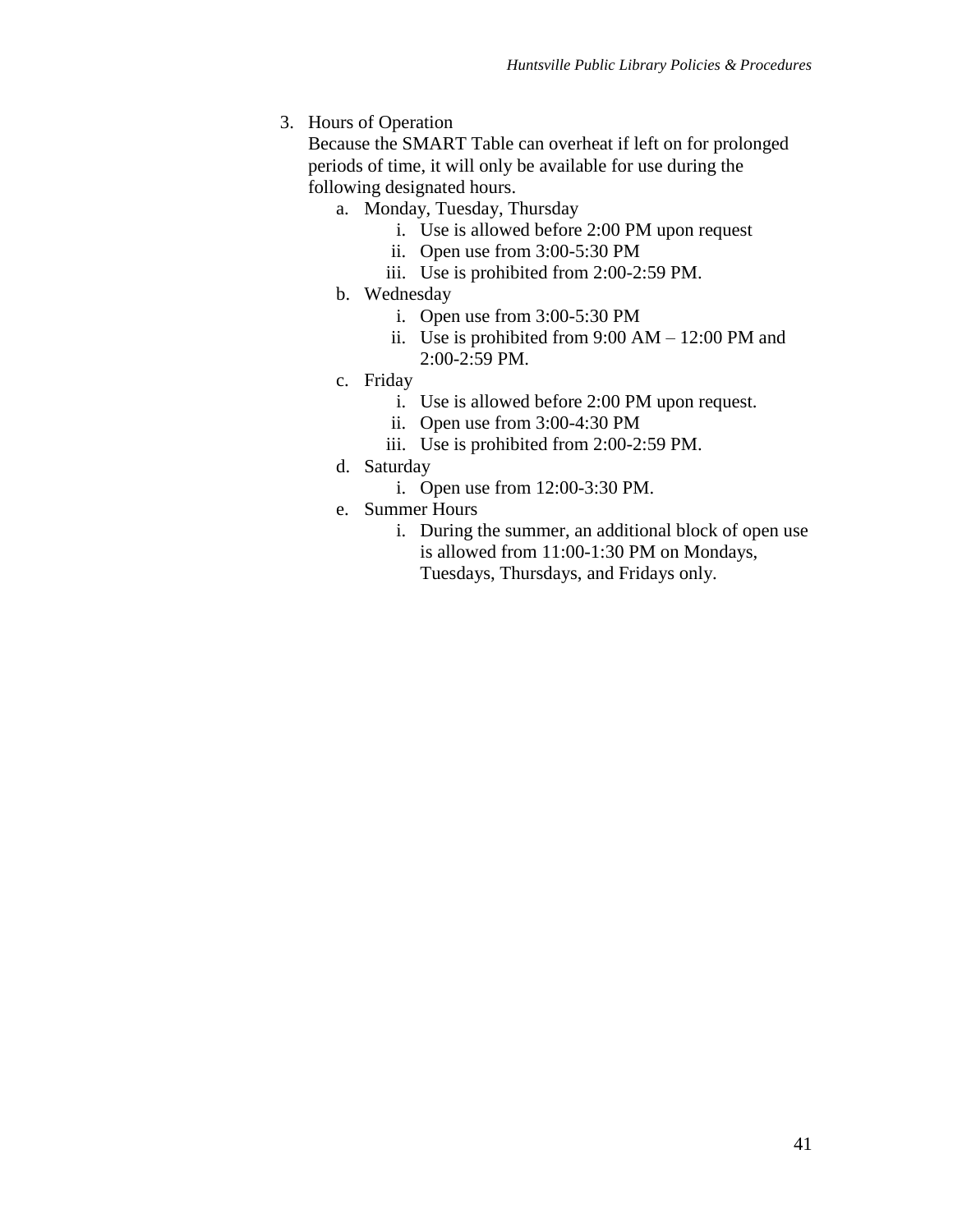# <span id="page-41-1"></span><span id="page-41-0"></span>**9. TEEN AREA POLICY**

#### **Purpose**

The purpose of this policy is to outline acceptable use of the Teen Area and its resources and to ensure the Teen Area is a welcoming, safe place for all teens who use it.

# <span id="page-41-3"></span><span id="page-41-2"></span>**Policy**

## *A. Use of the Teen Area*

- 4. The Teen Area is reserved for the use of teenagers age 13-18. Library customers whose age falls outside this range may use the Teen Area only if they are accompanied by a person age 13-18. Anyone under 13 or over 18 found in the Teen Area who is not accompanied by a person age 13-18 will be asked to leave immediately.
- 5. All behavior rules outlined in Chapter 5 apply.

# <span id="page-41-4"></span>*B. Teen Computers*

- 1. The use of the teen computers is restricted to teens age 13-18. Due to the limited number of computers available, no exceptions will be made for library customers whose age falls outside this range.
- 2. All other policies concerning the use of library computers found in Chapter 4 apply.

# <span id="page-41-5"></span>*C. Other Teen Area Technology*

- 1. The Teen Area is equipped with a 55" television screen, a 3D Blu-Ray player, and an antenna that allows the television screen to act as a computer monitor. The primary purpose of these items is to facilitate collaborative homework and learning projects between teens.
- 2. Teens wishing to use the technology in the Teen Area must have the permission of their legal guardians.
- 3. Teens may request the necessary equipment for use (remote controls to the television and Blu-Ray player, 3-D glasses, antenna, and wireless headphones) from the Library Services Technician – Technology Coordinator or an available staff member. The wireless headphones must be used when the television is in use.
- 4. The television and Blu-Ray player may be used for watching movies if they are not being used for homework or other learning projects. The movies may be library-owned movies as long as they are checked out to the teen using them and are covered by the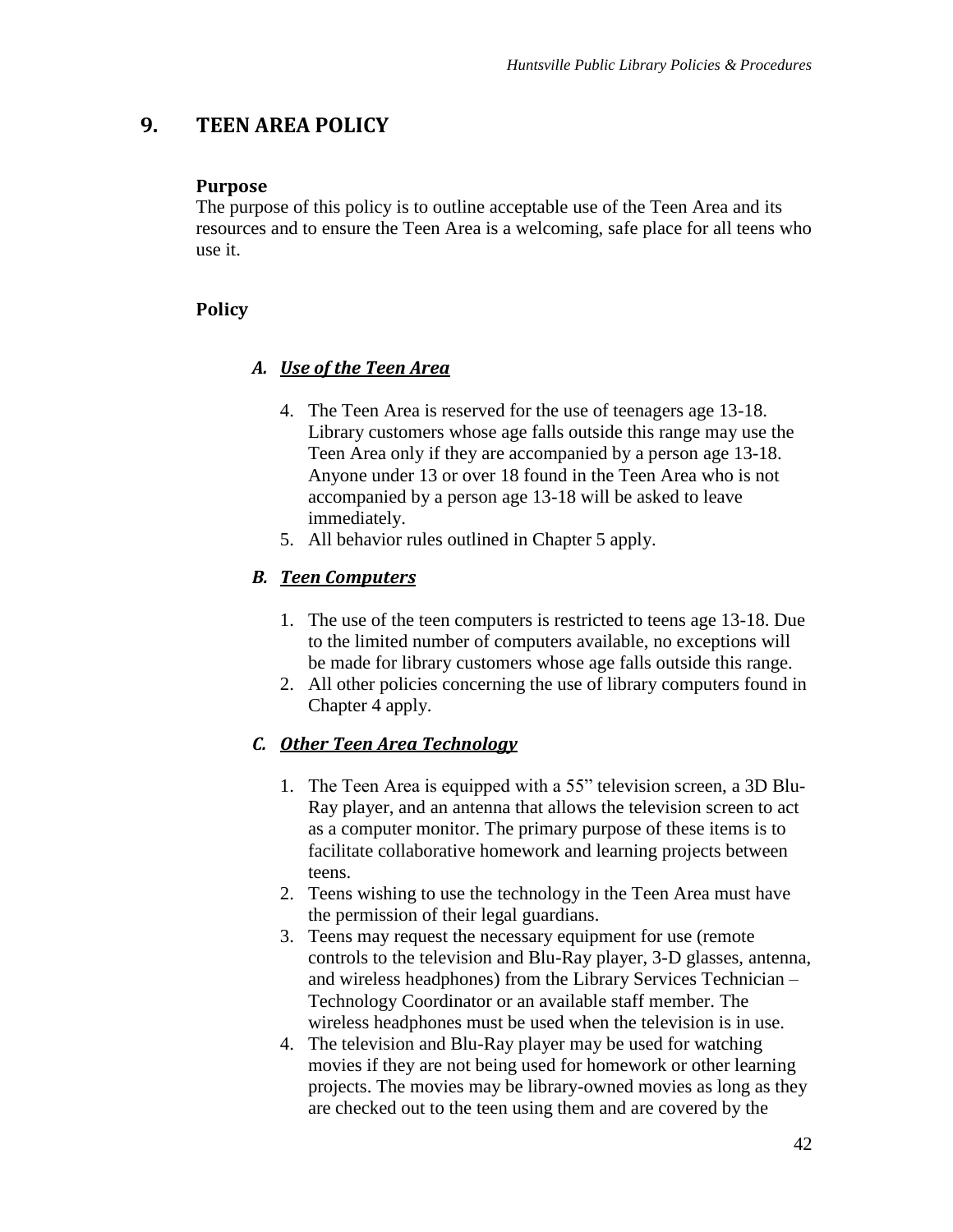library's movie license. Teens may also bring DVDs from home to play provided they are covered by the license. Teens must verify that the movie is covered by the license by asking a staff member before playing the movie.

5. If teens are waiting to use the television for homework or other learning projects and it is currently in use by teens watching movies, the teens watching the movies will be required to cede use of the television to the other group.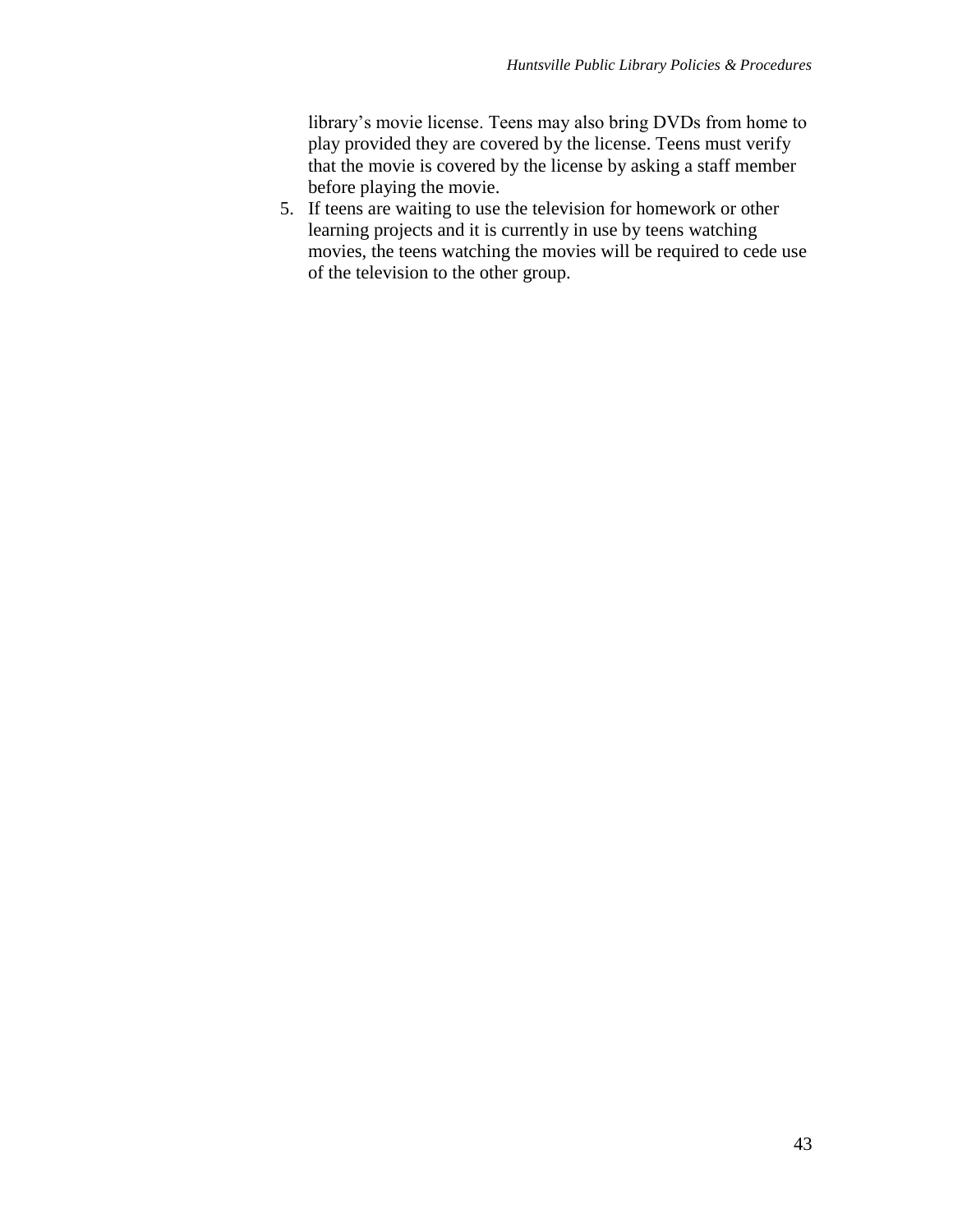# <span id="page-43-1"></span><span id="page-43-0"></span>**10. GENEALOGY ROOM POLICY**

#### **Purpose**

The Johnnie Jo Sowell Dickenson Genealogy Room is a valuable resource for library customers who wish to research family and local history. The purpose of this policy is to outline acceptable use of the Genealogy Room and its resources and to ensure that the collection remains intact.

# <span id="page-43-3"></span><span id="page-43-2"></span>**Policy**

## *A. Use of the Genealogy Room*

- 1. The Genealogy Room is reserved for the use of library customers researching family and/or local history.
- 2. Children between the ages of 12 and 17 wishing to do research in the Genealogy Room must be accompanied by a responsible adult at all times. Children not doing research must remain quiet and seated while in the room.
- 3. Children under the age of 12 will not be admitted into the Genealogy Room due to the delicate nature of the materials.
- 4. The Genealogy Room is a secure space. All customers who wish to enter the Genealogy Room must sign in at the front desk and obtain a keycard. Library staff will hold the customer's government-issued photo ID until the keycard is returned. No other item will be accepted in lieu of photo ID.
- 5. For minors without an official government-issued photo ID, they may hand over their student ID. For minors without a student ID, library staff will create a Genealogy Room-only ID with the parent or legal guardian's permission and presence. No other item will be accepted.
- 6. Customers may only bring a notebook, loose papers, pencils, and/or a billfold into the Genealogy Room. Lockers are available for customers to secure other items not allowed in the room.
- 7. The Genealogy Room is a quiet room. Any talking should be in a low voice. Cell phones must be set to vibrate or silent, and calls should be taken outside of the room.
- 8. All behavior rules outlined in Chapter 5 apply.

# <span id="page-43-4"></span>*B. Genealogy Computers*

- 1. The use of the genealogy computers is restricted to customers researching family and/or local history.
- 2. All other policies concerning the use of library computers found in Chapter 4 of this policy manual apply.